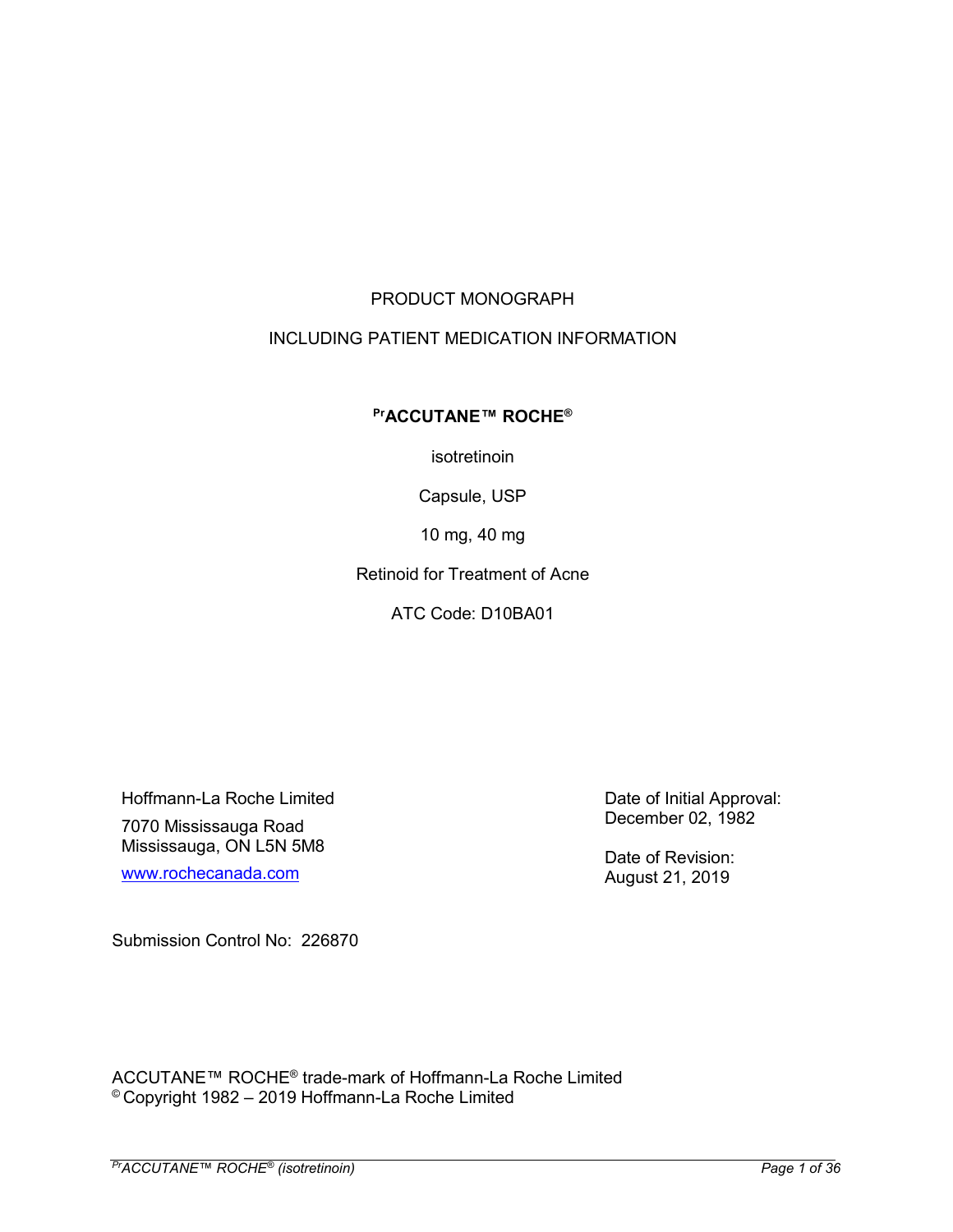# <span id="page-1-0"></span>**RECENT MAJOR LABEL CHANGES**

| ADVERSE REACTIONS, Clinical Trial Adverse Reaction [8.2] | Nov-2016 |
|----------------------------------------------------------|----------|

# <span id="page-1-1"></span>**TABLE OF CONTENTS**

| 1                       | 1.1<br>1.2                                                                                                 |  |
|-------------------------|------------------------------------------------------------------------------------------------------------|--|
| $\boldsymbol{2}$        |                                                                                                            |  |
| 3                       |                                                                                                            |  |
| $\overline{\mathbf{4}}$ | 4.1<br>4.2<br>4.3<br>4.4<br>4.5                                                                            |  |
| 5                       |                                                                                                            |  |
| 6                       | DOSAGE FORMS, STRENGTHS, COMPOSITION AND PACKAGING 9                                                       |  |
| $\overline{7}$          | 7.1<br>7.1.1<br>7.1.2<br>7.1.3<br>7.1.4<br>7.1.5<br>7.1.6                                                  |  |
| 8                       | 8.1<br>8.2<br>Abnormal Laboratory Findings: Hematologic, Clinical Chemistry and Other<br>8.3<br>8.4<br>8.5 |  |
| 9                       | 9.1<br>9.2<br>9.3<br>9.4<br>9.5<br>9.6                                                                     |  |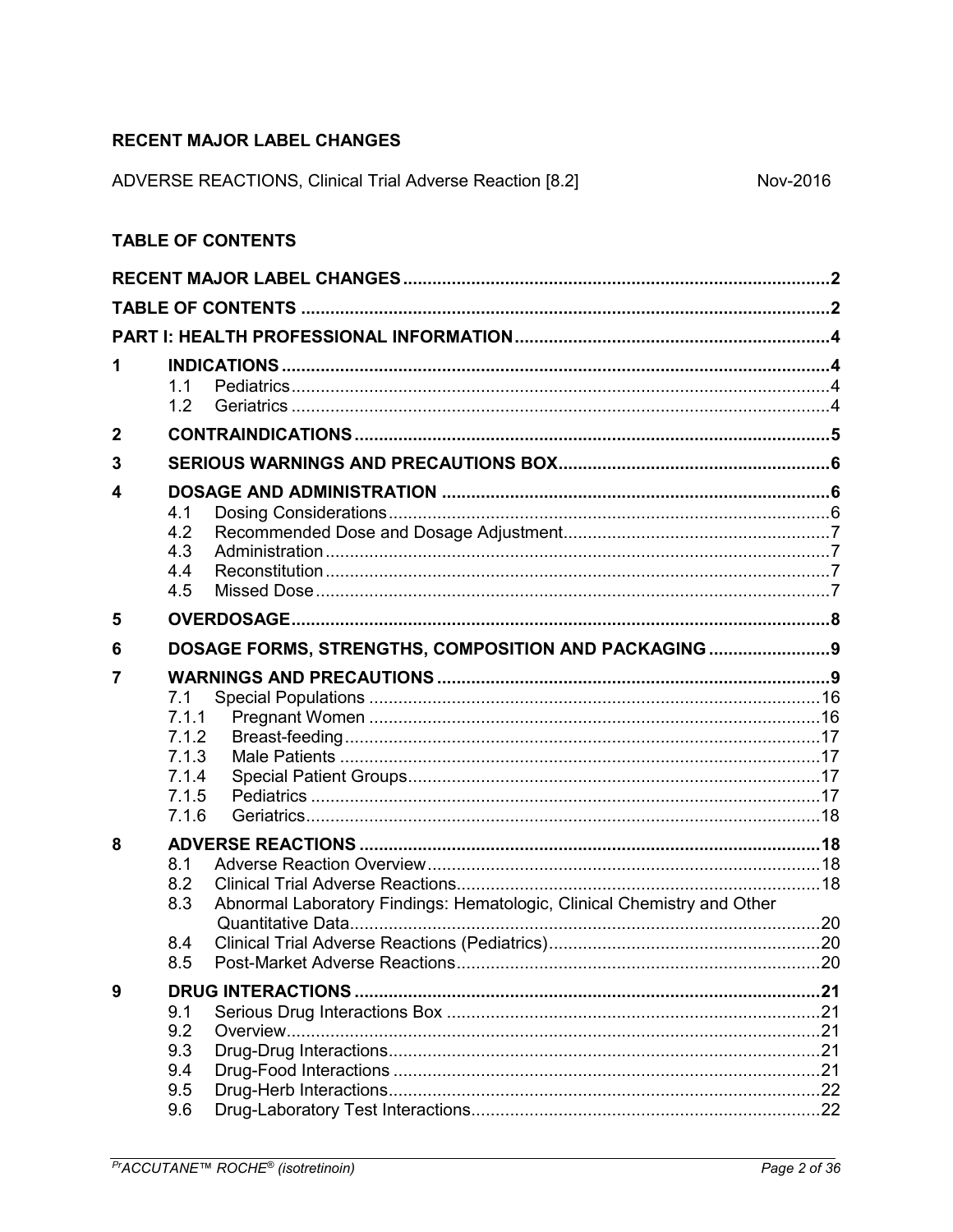|    | 9.7                               |  |
|----|-----------------------------------|--|
| 10 | 10.1<br>10.2 <sub>1</sub><br>10.3 |  |
| 11 |                                   |  |
| 12 |                                   |  |
|    |                                   |  |
| 13 |                                   |  |
| 14 | 14.1<br>14.2<br>14.3              |  |
| 15 |                                   |  |
|    |                                   |  |
| 16 |                                   |  |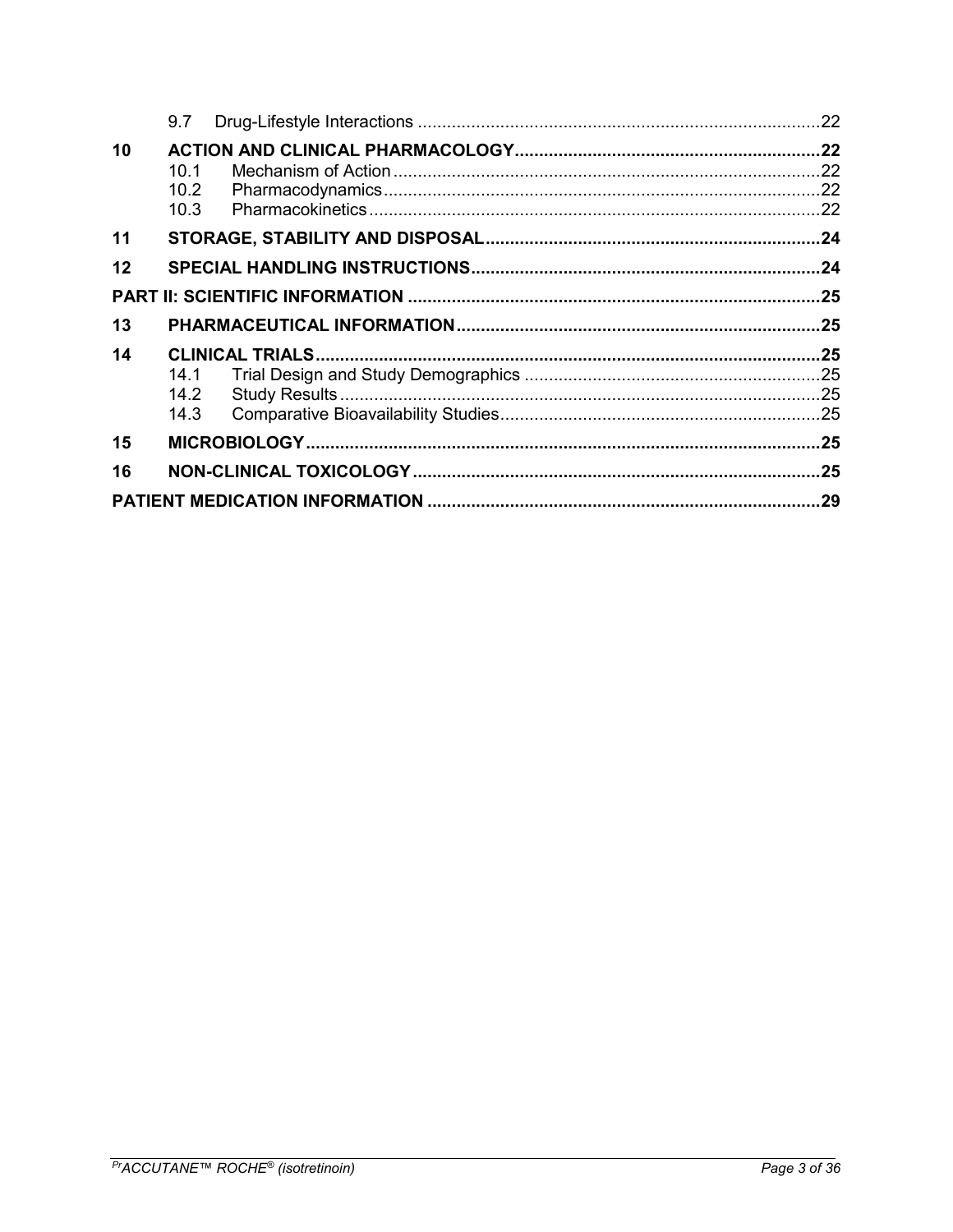## **PART I: HEALTH PROFESSIONAL INFORMATION**

## <span id="page-3-1"></span><span id="page-3-0"></span>**1 INDICATIONS**

ACCUTANE™ ROCHE<sup>®</sup> (isotretinoin) is indicated for the treatment of:

- Severe Nodular and/or Inflammatory Acne
- Acne Conglobata
- Recalcitrant Acne

#### **Because of significant side effects associated with its use, ACCUTANE should be reserved for patients where the conditions listed above are unresponsive to conventional first line therapies.**

ACCUTANE should only be prescribed by physicians knowledgeable in the use of retinoids systemically, who understand the risk of teratogenicity in females of child bearing age and who are experienced in counselling young adults for whom ACCUTANE is generally indicated (see CONTRAINDICATIONS [2] and SERIOUS WARNINGS AND PRECAUTIONS BOX [3] and WARNINGS AND PRECAUTIONS, Special Populations, Pregnant Women [7.1.1]).

A careful assessment of the patient's mental state should be made, including whether or not they have a history of previous psychiatric illness (see SERIOUS WARNINGS AND PRECAUTIONS BOX, Psychiatric [3]).

It is strongly recommended that each ACCUTANE prescription be limited to a one-month supply in order to encourage patients to return for follow-up to monitor side-effects.

## *The pharmacist must ensure that:*

- Prescriptions of ACCUTANE for women of child-bearing potential should be limited to 30 days of treatment and continuation of treatment requires a new prescription. Ideally, pregnancy testing, issuing a prescription and dispensing of ACCUTANE should occur on the same day.
- Dispensing of ACCUTANE should occur within a maximum of 7 days of the prescription"

## <span id="page-3-2"></span>**1.1 Pediatrics**

**<12 years of age**: The use of ACCUTANE in pediatric patients less than 12 years of age is not recommended (see WARNINGS AND PRECAUTIONS, Special Populations, Pediatrics [7.1.5]).

**12 to 17 years of age:** The use of ACCUTANE for the treatment of severe recalcitrant nodular acne in pediatric patients ages 12 to 17 years should be given careful consideration, especially for those patients where a known metabolic or structural bone disease exists (see WARNINGS AND PRECAUTIONS, Special Populations, Pediatrics [7.1.5]).

## <span id="page-3-3"></span>**1.2 Geriatrics**

**> 65 years of age:** Clinical studies of ACCUTANE did not include sufficient numbers of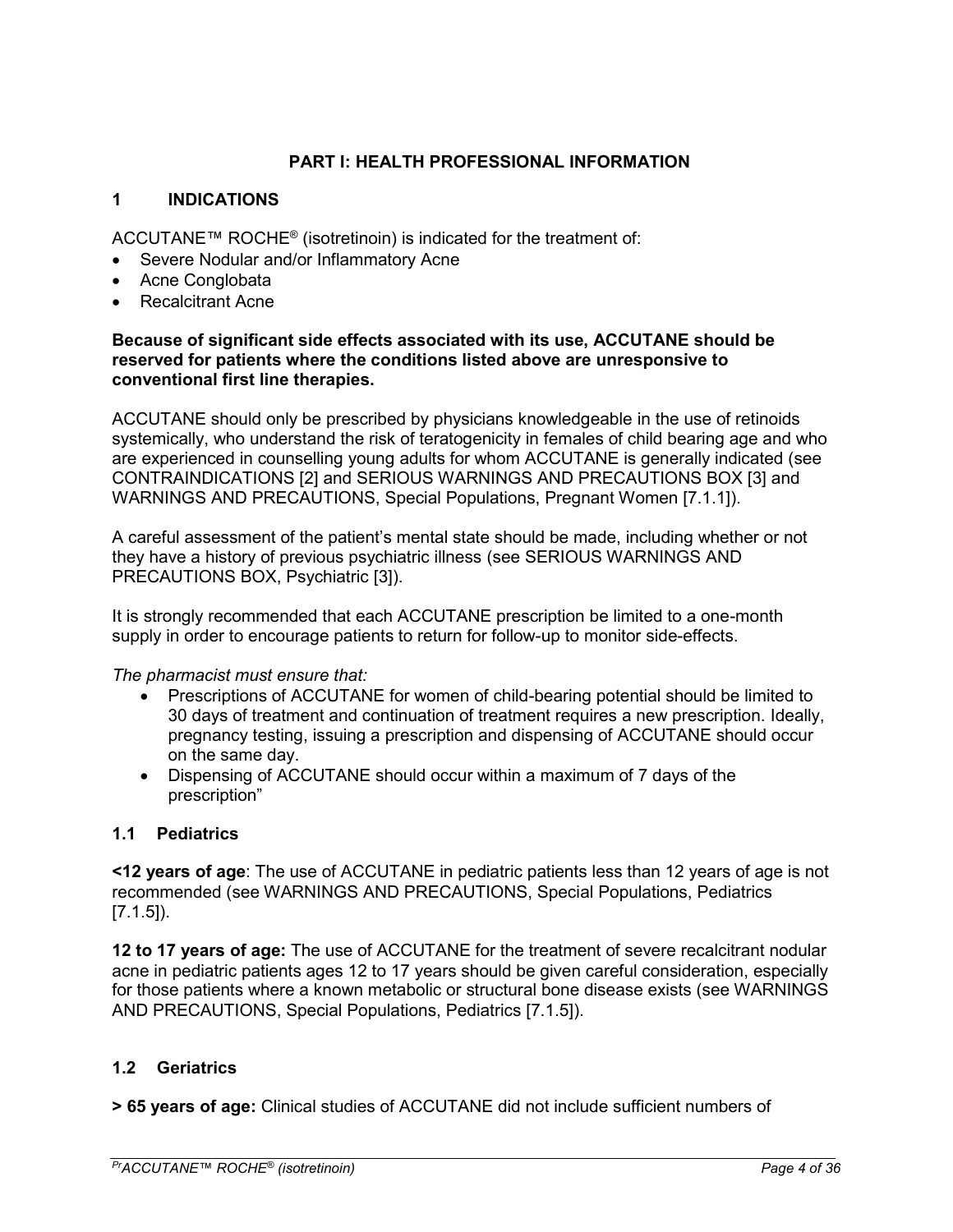subjects aged 65 years and over to determine whether they respond differently from younger subjects. Although reported clinical experience has not identified differences in responses between elderly and younger patients, effects of aging might be expected to increase some risks associated with isotretinoin therapy (see WARNINGS AND PRECAUTIONS, Special Populations, Pediatrics [7.1.6])

# <span id="page-4-0"></span>**2 CONTRAINDICATIONS**

# **ACCUTANE (isotretinoin) is contraindicated in pregnancy.**

- Females must not become pregnant while taking ACCUTANE or for at least one month after its discontinuation. ACCUTANE causes severe birth defects in a very high percentage of infants born to women who became pregnant during treatment with ACCUTANE in any amount, even for a short period of time. Birth defects which have been documented following ACCUTANE exposure include: CNS (hydrocephalus, hydranencephaly, microcephaly, posterior fossa abnormalities, cranial nerve dysfunction, cerebellar malformation); craniofacial (anotia, microtia, low set ears, small or absent external auditory canals, microphthalmia, facial dysmorphia, cleft palate); cardiac (septal defects, aortic arch abnormalities, tetralogy of Fallot); thymus gland abnormalities; and parathyroid hormone deficiency. Cases of IQ scores less than 85 with or without other abnormalities have been reported.
- Potentially any exposed fetus can be affected. There are no accurate means of determining whether an exposed fetus has been affected (see WARNINGS AND PRECAUTIONS: Special populations, Pregnant Women [7.1.1]).
- If pregnancy does occur during treatment with ACCUTANE or for one month after its discontinuation, ACCUTANE treatment must be immediately stopped and the physician and patient should discuss the desirability of continuing the pregnancy.
- ACCUTANE should only be prescribed by physicians knowledgeable in the use of retinoids systemically (see INDICATIONS [1]).

ACCUTANE is also contraindicated in the following conditions:

- breastfeeding women,
- hepatic and renal insufficiency,
- hypervitaminosis A,
- patients with excessively elevated blood lipid values,
- patients taking tetracyclines (see SERIOUS WARNINGS AND PRECAUTIONS BOX [3] and DRUG INTERACTION: Drug-Drug Interactions [9.3]).
- patients who are sensitive to isotretinoin, or to any of the excipients. ACCUTANE capsules contain hydrogenated soybean oil, parabens, partially hydrogenated soybean oil, and soybean oil (see DOSAGE FORMS, STRENGTHS, COMPOSITION AND PACKAGING [6]).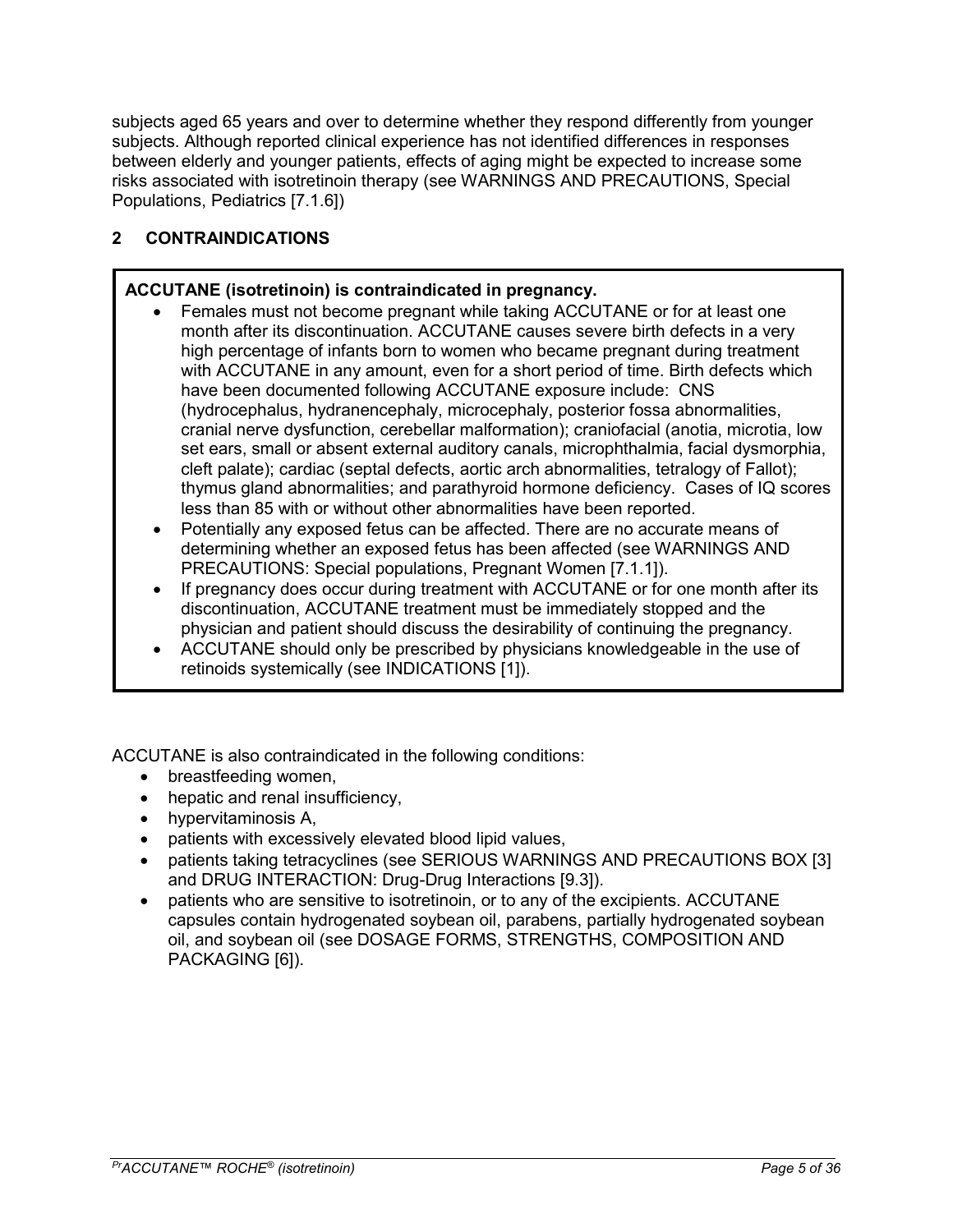# <span id="page-5-0"></span>**3 SERIOUS WARNINGS AND PRECAUTIONS BOX**

## **Serious Warnings and Precautions**

All patients must sign the informed consent form prior to initiating therapy.

**Pregnancy Prevention: ACCUTANE (isotretinoin) is a known teratogen** contraindicated in pregnancy (see boxed CONTRAINDICATIONS [2]). Physicians should **only** prescribe ACCUTANE to females of childbearing potential if **ALL** the conditions described below under "**Conditions of use**" are met.

In addition, when prescribing this drug to female patients of childbearing potential, physicians must use Hoffmann-La Roche Limited's PREGNANCY PREVENTION PROGRAM® , which includes comprehensive information about the potential risks of this drug, a checklist for criteria which must be met prior to prescribing this drug to female patients of childbearing potential, detailed information on birth control options. a patient informed consent for review and signature, and monthly pregnancy reminders for physicians to use at each patient visit during the treatment period.

 **Psychiatric**: Some patients treated with ACCUTANE have become depressed and some attempted or committed suicide. Although a causal relationship has not been established, all patients should be screened and monitored for signs of depression before and during therapy (see WARNINGS AND PRECAUTIONS, Monitoring and Laboratory Tests [7]). Physicians should determine whether the patient may be depressed or has a history of depression including a family history of major depression before starting therapy with ACCUTANE. If symptoms of depression develop or worsen during treatment with ACCUTANE, the drug should be discontinued promptly and the patient referred for appropriate psychiatric treatment as necessary. However, discontinuation of ACCUTANE may not alleviate symptoms and therefore further psychiatric or psychological evaluation may be necessary.

A Psychiatric Assessment Checklist is available to assist physicians in screening patients for depression/suicidality prior to treatment and in monitoring for the development of psychiatric symptoms during treatment. **This checklist is provided to the physician via the www.acneandu.ca website or by contacting the Roche Drug Information line at 1-888-762-4388.**

**4 CONTRAINDICATIONS [2] and DRUG INTERACTIONS, Drug-Drug Interactions 4.1 Dosing Considerations Neurologic**: ACCUTANE use has been associated with a number of cases of pseudotumor cerebri (benign intracranial hypertension), some of which involved concomitant use of tetracyclines (see CONTRAINDICATIONS [2] and DRUG INTERACTIONS, Drug-Drug Interactions [9.3]). Early symptoms of pseudotumor cerebri include headache, nausea and vomiting, and visual disturbances. Patients with these symptoms should be screened for papilledema and, if present, the drug should be discontinued immediately and the patient referred to a neurologist for diagnosis and care. Concomitant treatment with tetracyclines should be avoided (see [9.3]).

<span id="page-5-2"></span><span id="page-5-1"></span>The therapeutic response to ACCUTANE is dose related and varies between patients. This necessitates individual adjustment of dosage according to the response of the condition and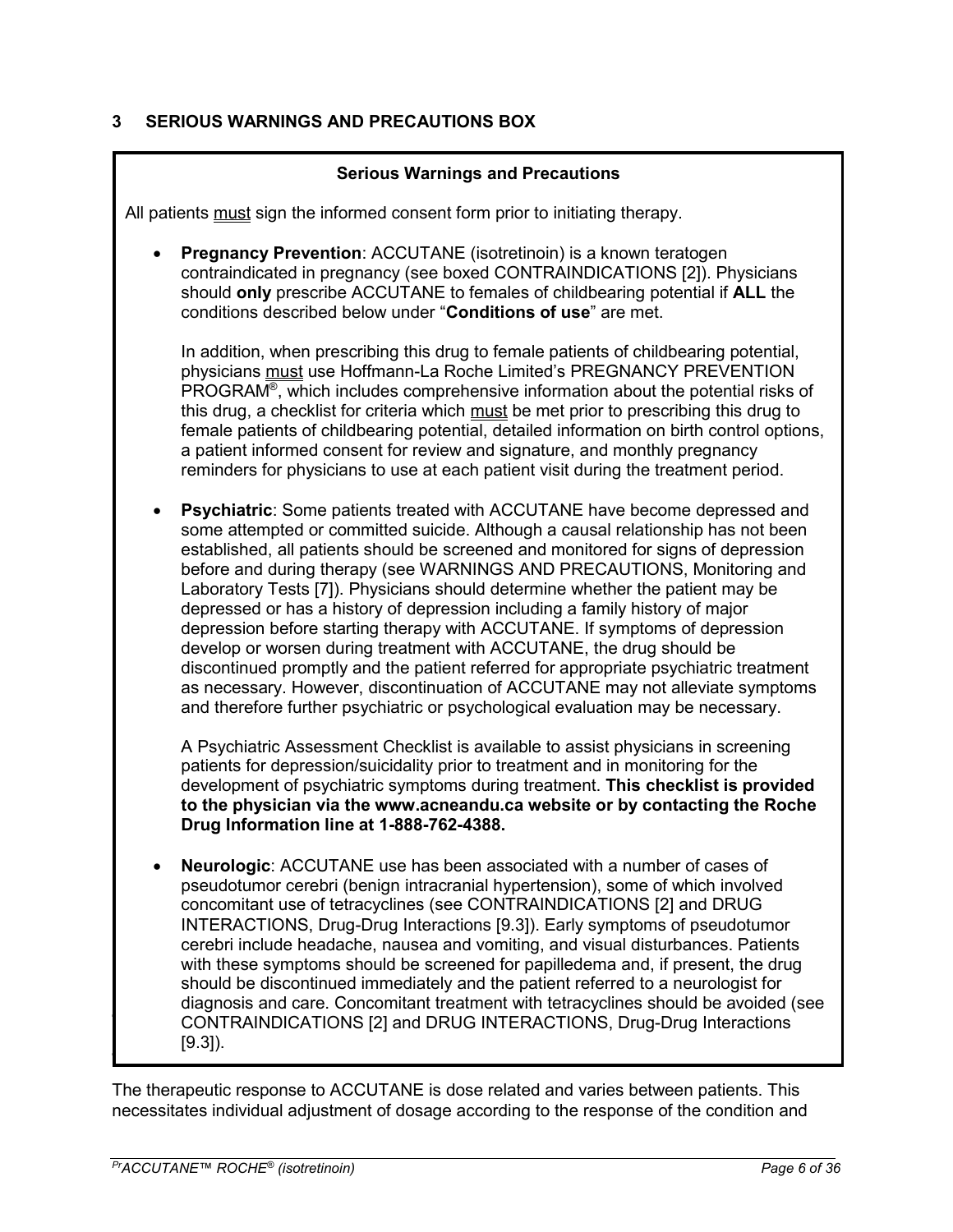the patient's tolerance of the drug. In most cases, complete or near complete suppression of acne is achieved with a single 12 to 16 week course of therapy. If a second course of therapy is needed, it can be initiated eight or more weeks after completion of the first course, since experience has shown that patients may continue to improve while off the drug.

## <span id="page-6-0"></span>**4.2 Recommended Dose and Dosage Adjustment**

## **Initial Therapy**

The initial dose of ACCUTANE should be individualized according to the patient's weight and severity of the disease.

In general, patients initially should receive ACCUTANE 0.5 mg/kg body weight daily for a period of two to four weeks, when their responsiveness to the drug will usually be apparent. It should be noted that transient exacerbation of acne is occasionally seen during this initial period.

The daily dosage should be taken with food in the nearest number of whole capsules, either as a single dose or in two divided doses during the day, whichever is more convenient.

#### **Maintenance Therapy**

Maintenance dose should be adjusted between 0.1 and 1 mg/kg body weight daily and, in exceptional instances, up to 2 mg/kg body weight daily, depending upon individual patient response and tolerance to the drug.

A complete course of therapy consists of 12 – 16 weeks of ACCUTANE administration.

Patients may show additional improvement for up to several months after a course of ACCUTANE has been completed. With effective treatment, appearance of new lesions will not normally be evident for a period of at least three to six months.

## <span id="page-6-1"></span>**4.3 Administration**

ACCUTANE is for oral use only.

ACCUTANE should only be prescribed by physicians knowledgeable in the use of retinoids systemically, who understand the risk of teratogenicity in females of child bearing age and who are experienced in counselling young adults for whom ACCUTANE is generally indicated (see INDICATIONS [1] and boxed CONTRAINDICATIONS [3]).

#### <span id="page-6-2"></span>**4.4 Reconstitution**

Not applicable.

## <span id="page-6-3"></span>**4.5 Missed Dose**

If a patient misses a dose of ACCUTANE, it may be taken later the same day, but, the patient should be instructed to not take more ACCUTANE in one day than what has been prescribed. The patient should then administer the next dose on the usual scheduled dosing day. The patient should not take a double dose to make up for a missed dose.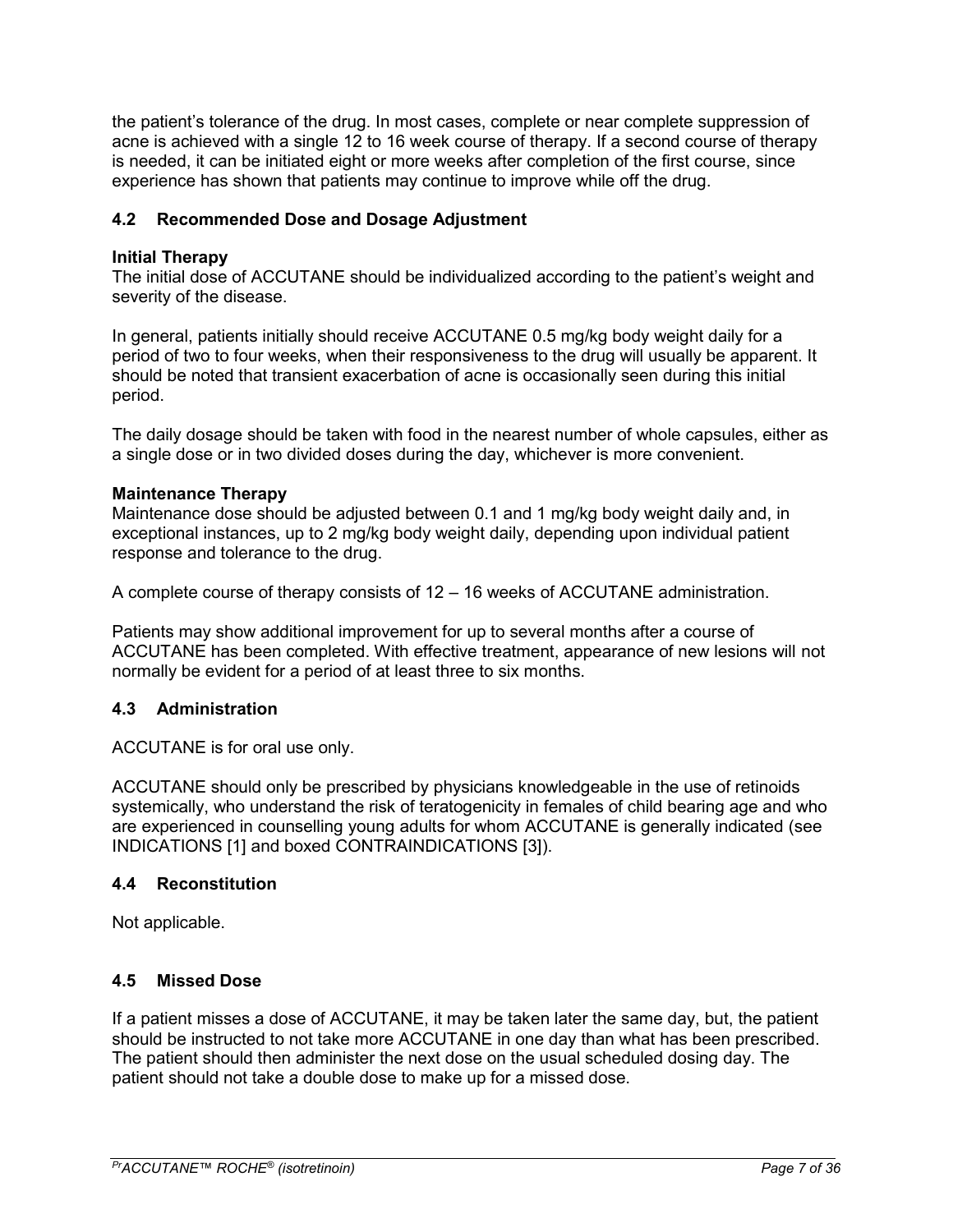# <span id="page-7-0"></span>**5 OVERDOSAGE**

In the event of acute ACCUTANE overdose evacuation of the stomach should be considered during the first few hours after this overdose. Signs and symptoms of acute overdose have been associated with headache, vomiting, facial flushing, cheilitis, abdominal pain, dizziness and ataxia. To date, all symptoms have quickly resolved without apparent residual effects and usually without treatment. Elevated intracranial pressure has been reported with patients receiving therapeutic doses of ACCUTANE. Patients with an ACCUTANE overdose should be monitored closely for signs of increased intracranial pressure. Signs of hypervitaminosis A could appear in cases of overdose.

Limited data exists on the pharmacokinetic characteristics of isotretinoin in an overdose situation. Following the oral administration of single 80, 160, 240 and 340 mg doses to 12 healthy male subjects  $C_{\text{max}}$  was 366, 820, 1,056 and 981 ng/mL, and  $t_{1/2}$  was 13.6, 14.1, 14.4 and 16.5 hours for isotretinoin, respectively. Twenty-three compromised cancer patients received weekly oral doses of 200 (3 patients); 400 (7 patients); 660 (2 patients); 1,000 (3 patients); 1,400 (6 patients) and 1,800 (1 patient) mg/m2. Normal body surface area for healthy subjects is 1.73 m2. After the first dose,  $C_{\text{max}}$  was 1.5, 3.8, 3.5, 2.5, 2.7 and 4.6 µg/mL, and  $t_{1/2}$ was 45, 9.1, 14.5, 57, 13.1 and 6.1 hours for isotretinoin, respectively. The absorption of isotretinoin appears to be a saturable process.

Since it is difficult to extrapolate from the results of these studies to the overdose situation, the following precautions should be taken with all female patients of childbearing potential who have taken an overdose of ACCUTANE.

- 1. At the time of the overdose, a pregnancy test must be performed and a blood sample collected for the determination of isotretinoin and metabolite concentrations.
- 2. One complete menstrual cycle after the overdose, a second pregnancy test must be performed and a second blood sample collected for the determination of isotretinoin and metabolite concentrations.
- 3. Effective contraception must be used for at least one complete menstrual cycle after the overdose and continued longer, if necessary until physiological plasma concentrations of isotretinoin and its major metabolites are reached.

Patients who present with a positive pregnancy test at the time of the overdose, one complete menstrual cycle after the overdose, or while isotretinoin or metabolite blood concentrations are measurable, should be fully counselled on the serious risk to the fetus from this exposure to ACCUTANE and the physician and patient should discuss the desirability of continuing the pregnancy. (See CONTRAINDICATIONS [2], WARNINGS AND PRECAUTIONS, Special Populations, Pregnant Women [7.1.1] and NON-CLINICAL TOXICOLOGY, Reproduction and Teratology Studies [16]).

Canadian Regional Poison Information Centres have been advised on the proper collection and handling of ACCUTANE blood samples and also on the laboratory(s) equipped to assay these samples.

For management of a suspected drug overdose, contact your regional poison control centre.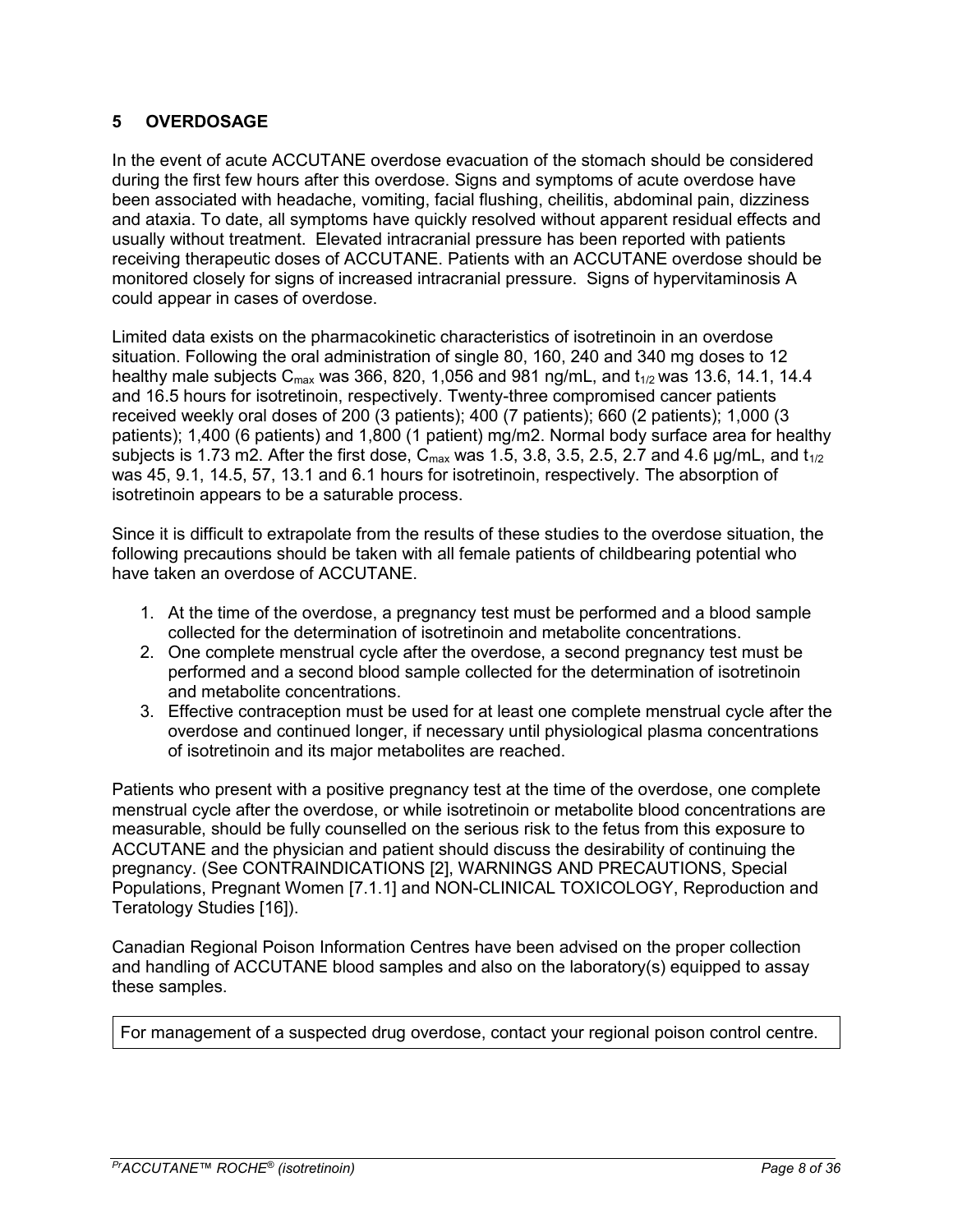## <span id="page-8-0"></span>**6 DOSAGE FORMS, STRENGTHS, COMPOSITION AND PACKAGING**

| Route of<br><b>Administration</b> | Dosage Form /<br><b>Strength/Composition</b>                                                                     | <b>Non-medicinal Ingredients</b>                                                                                                                                                                                                                                                   |
|-----------------------------------|------------------------------------------------------------------------------------------------------------------|------------------------------------------------------------------------------------------------------------------------------------------------------------------------------------------------------------------------------------------------------------------------------------|
| Oral                              | Capsule, 10 mg                                                                                                   | Beeswax, Black Iron Oxide, Gelatin,<br>Glycerol, Hydrogenated Hydrolysed                                                                                                                                                                                                           |
|                                   | Brown-red opaque, oval-<br>shaped soft gelatin capsules<br>containing 10 mg isotretinoin,<br>imprinted 'ROA 10'. | Starch, Hydrogenated Soybean Oil,<br>Mannitol, Partially Hydrogenated Soybean<br>Oil (see CONTRAINDICATIONS [2]),<br>Propylene Glycol, Red Iron Oxide, Shellac,<br>Sorbitol, Soybean Oil, Titanium Dioxide                                                                         |
| Oral                              | Capsule, 40 mg                                                                                                   | Beeswax, Black Iron Oxide, Gelatin,<br>Glycerol, Hydrogenated Soybean Oil (see<br>CONTRAINDICATIONS [2]),                                                                                                                                                                          |
|                                   | Yellow opaque, oval-shaped<br>soft gelatin capsules<br>containing 40 mg isotretinoin,<br>imprinted 'ROA 40'.     | Methylparaben (see<br>CONTRAINDICATIONS [2]), Partially<br>Hydrogenated Soybean Oil (see<br>CONTRAINDICATIONS [2]), Propylene<br>Glycol, Propylparaben (see<br><b>CONTRAINDICATIONS [2]), Quinoline</b><br>Yellow WS, Shellac, Soybean Oil, Sunset<br>Yellow FCF, Titanium Dioxide |

## **Table 1 Dosage Forms, Strengths, Composition and Packaging**

ACCUTANE 10 mg and 40 mg capsules are available in blister packages of 30 capsules.

# <span id="page-8-1"></span>**7 WARNINGS AND PRECAUTIONS**

Please see the SERIOUS WARNINGS AND PRECAUTIONS BOX [3] at the beginning of Part I: Health Professional Information.

# **Serious Skin Reactions**

There have been very rare post-marketing reports of severe skin reactions (e.g., erythema multiforme (EM), Stevens-Johnson syndrome (SJS), and toxic epidermal necrolysis (TEN)) associated with ACCUTANE use. These events may be serious and result in hospitalization, life threatening events, disfiguration, disability and/or death. ACCUTANE treatment should be discontinued if the patient develops any of the following reactions: rash, especially if associated with fever and/or malaise, conjunctivitis (red or inflamed eyes); blisters on legs, arms or face and/or sores in mouth, throat, nose or eyes; peeling skin or other serious skin reactions.

# **Conditions of Use**

- 1. The patient has severe disfiguring nodular and/or inflammatory acne, acne conglobata or recalcitrant acne that has not responded to standard therapy, including systemic antibiotics.
- 2. The patient is reliable in understanding and carrying out instructions.
- 3. All patients must sign the informed consent form prior to initiating therapy. **This form is provided to the physician via the www.acneandu.ca website or by contacting the Roche Medical Information line at 1-888-762-4388**.

ACCUTANE is contraindicated in females of childbearing potential unless ALL of the following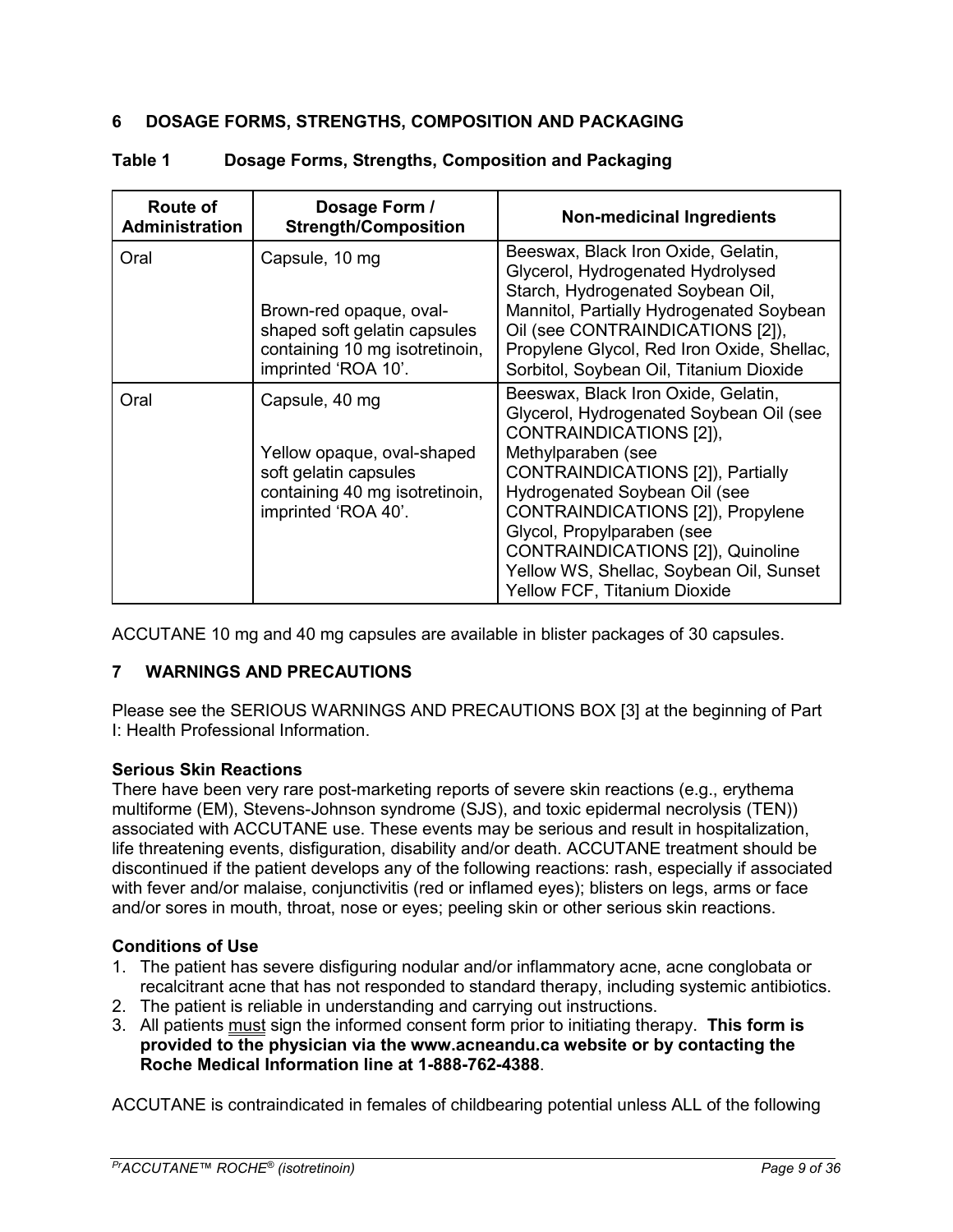conditions apply:

- 4. The patient is able and willing to comply with the mandatory effective contraceptive measures.
- 5. The patient has received, and acknowledged understanding of, a careful oral and printed explanation of the hazards of fetal exposure to ACCUTANE and the risk of possible contraception failure. This explanation may include showing a line drawing to the patient of an infant with the characteristic external deformities resulting from ACCUTANE exposure during pregnancy.
- 6. The patient has been informed and understands the need to rapidly consult her physician if there is a risk of pregnancy.
- 7. The patient understands the need for rigorous follow-up on a monthly basis.
- 8. The patient uses effective contraception without any interruption for one month before beginning ACCUTANE therapy, during ACCUTANE therapy and for one month following discontinuation of ACCUTANE therapy. It is recommended that two reliable forms of contraception be used simultaneously.
- 9. The patient has had two negative pregnancy tests before starting ACCUTANE therapy with the first pregnancy test conducted at initial assessment when the patient is qualified for ACCUTANE therapy by the physician. The patient has had a second serum or urine pregnancy test with a sensitivity of at least 25 mIU/mL with a negative result, performed in a licensed laboratory, within 11 days prior to initiating therapy. The patient has had two or three days of the next normal menstrual period before ACCUTANE therapy is initiated.
- 10. In the event of relapse treatment, the patient must also use the same uninterrupted and effective contraceptive measures one month prior to, during and for one month after ACCUTANE.

(For items 4 to 10 above, please see WARNINGS AND PRECAUTIONS, Special Populations, Pregnant Women [7.1.1]).

#### *It is mandatory that all female patients of childbearing potential treated with ACCUTANE have regular negative monthly pregnancy tests prior to receiving each 30-day ACCUTANE prescription and an additional test one month after the discontinuation of treatment.*

Even female patients who normally do not employ contraception due to a history of infertility, or claim absence of sexual activity should be advised to employ contraception while taking ACCUTANE, following the above guidelines. Even female patients who have amenorrhea must follow all the advice on effective contraception unless the patient has undergone hysterectomy, bilateral oophorectomy, or has been medically confirmed to be postmenopausal.

Information concerning the PREGNANCY PREVENTION PROGRAM (see SERIOUS WARNINGS AND PRECAUTIONS BOX [3]) has also been provided directly to patients via the ACCUTANE compliance packaging. This "Patient Information" asks female patients of childbearing potential, who have not been counselled using Hoffmann-La Roche Limited's PREGNANCY PREVENTION PROGRAM, to contact their physician for further information. **All patient materials and physician materials can be downloaded from the www.acneandu.ca website or by contacting the Roche Medical Information line at 1-888- 762-4388**.

Patients should also be informed that confidential contraception counselling (provided by a healthcare professional) is available from Hoffmann-La Roche Limited.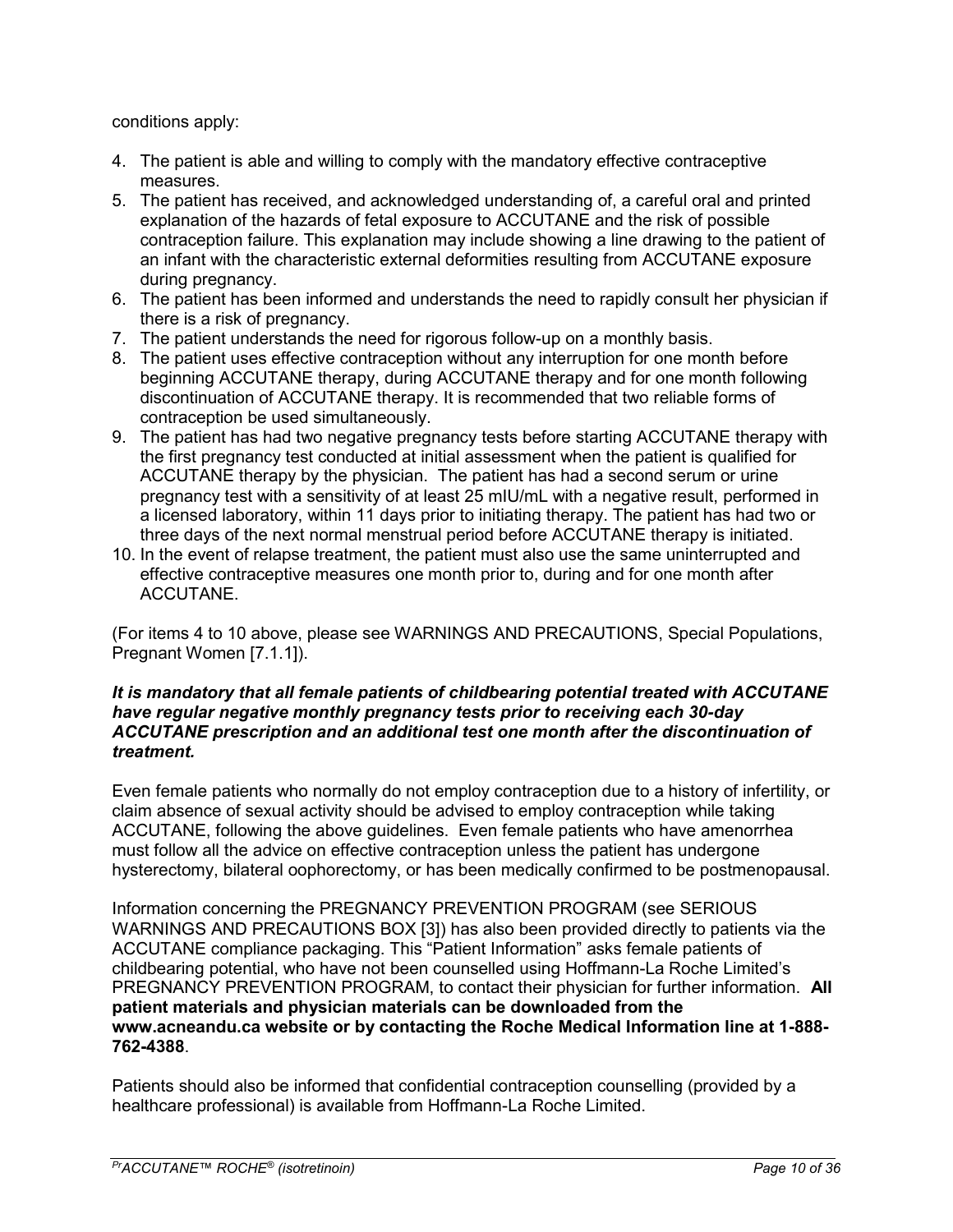#### **Blood Donation**

It is recommended that blood donation for transfusion purposes be deferred during therapy with ACCUTANE and for one month after discontinuation of treatment. Theoretically, blood from such donors could present a small risk to the fetus if transfused to a pregnant mother during the first trimester of pregnancy.

#### **Cardiovascular**

Approximately 25% of patients receiving ACCUTANE experienced an elevation in plasma triglycerides. Approximately 15% developed a decrease in high density lipoproteins and about 7% showed an increase in cholesterol levels. These effects on triglycerides, HDL and cholesterol were reversible upon reduction of the dose or cessation of ACCUTANE therapy (see ADVERSE REACTIONS, Clinical Trial Adverse Reactions, Laboratory Abnormalities [8.2]).

Patients with increased tendency to develop hypertriglyceridemia include those with diabetes mellitus, obesity, increased alcohol intake and familial history.

The cardiovascular consequences of hypertriglyceridemia are not well understood, but may increase the patient's risk status. Therefore, every attempt should be made to control significant triglyceride elevation (see WARNINGS AND PRECAUTIONS, Monitoring and Laboratory Tests [7]). Some patients have been able to reverse triglyceride elevation by reduction in weight, restriction of dietary fat and alcohol, and reduction in dose while continuing ACCUTANE. An obese male patient with Darier's disease developed elevated triglycerides and subsequent eruptive xanthomas.

#### **Ear/Nose/Throat**

Impaired hearing at certain frequencies has been reported in some patients treated with ACCUTANE. Patients who experience tinnitus or hearing impairment should discontinue ACCUTANE treatment and be referred for specialized care for further evaluation.

## **Endocrine and Metabolism**

Patients with diabetes or a family history of diabetes may experience problems with the control of their blood sugar during ACCUTANE therapy. Therefore, known or suspected diabetics should have periodic blood sugar determinations. Although no causal relationship has been established, elevated fasting blood sugars have been reported, and new cases of diabetes have been diagnosed during ACCUTANE therapy (see ADVERSE REACTIONS, Clinical Trial Adverse Reactions, Laboratory Abnormalities [8.2]).

#### **Gastrointestinal**

ACCUTANE has been temporally associated with inflammatory bowel disease (including regional ileitis, colitis and hemorrhage) in patients without a prior history of intestinal disorders. Patients experiencing abdominal pain, rectal bleeding or severe diarrhea should discontinue ACCUTANE immediately.

#### **Hepatic/Biliary/Pancreatic**

Liver function tests should be monitored before treatment and at regular intervals during treatment (one month after the start of treatment and at least three month intervals thereafter) unless more frequent monitoring is clinically indicated. Several cases of clinical hepatitis have been noted which are considered to be possibly or probably related to ACCUTANE therapy. Additionally, mild to moderate elevations of liver enzymes have been observed in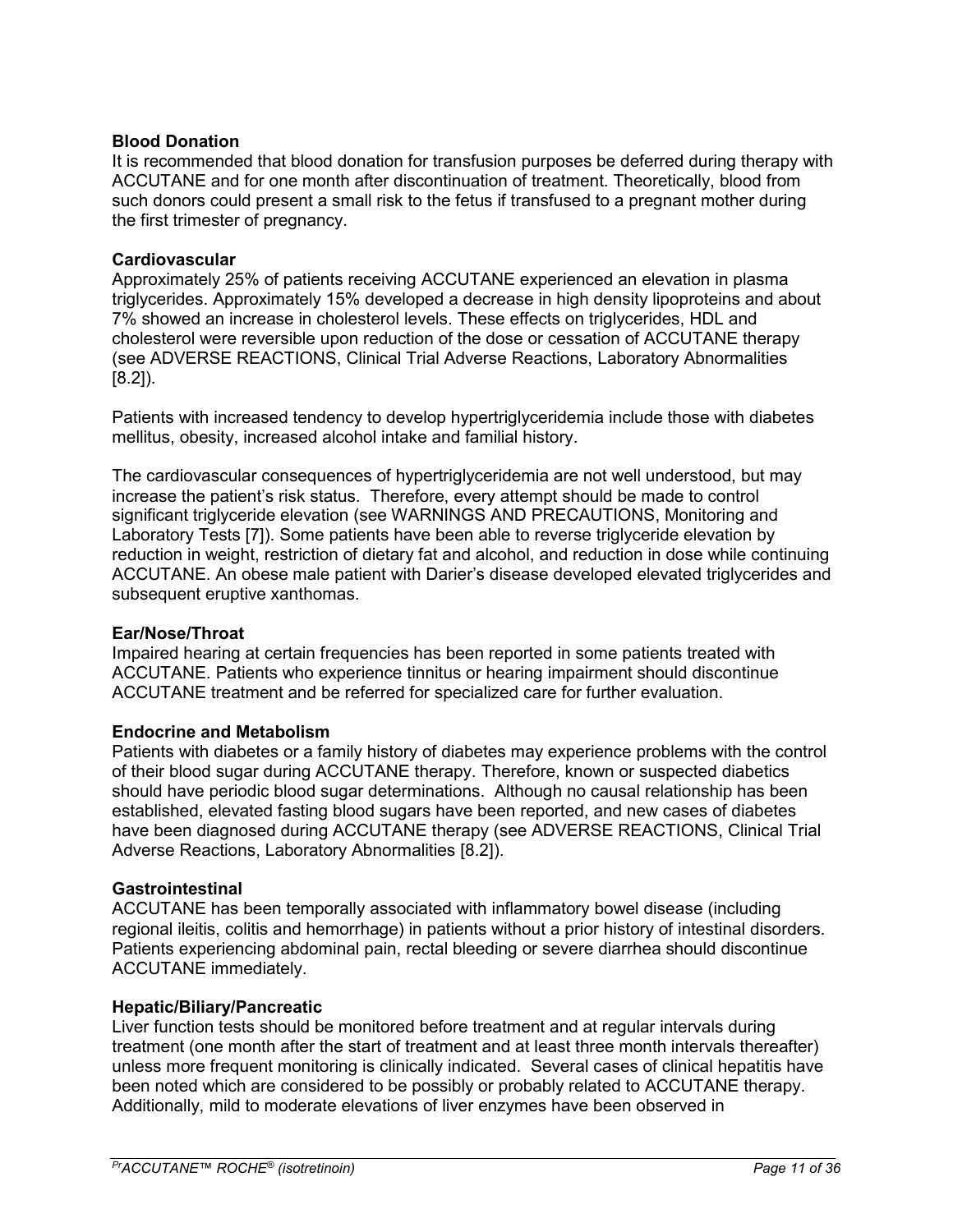approximately 15% of individuals treated during clinical trials, some of which normalized with dosage reduction or continued administration of the drug. If normalization does not readily occur, or if hepatitis is suspected during treatment with ACCUTANE, the drug should be discontinued and the etiology further investigated (see WARNINGS AND PRECAUTIONS, Monitoring and Laboratory Tests [7]).

There have been some reports of **acute pancreatitis**, which is known to be potentially fatal. This is sometimes associated with elevation of serum triglycerides in excess of 800 mg/dL or 9 mmol/L (see ADVERSE REACTIONS, Clinical Trial Adverse Reactions, Laboratory Abnormalities [8.2]). Therefore, every attempt should be made to control significant triglyceride elevation (see WARNINGS AND PRECAUTIONS, Cardiovascular [7]). ACCUTANE should be discontinued if uncontrolled hypertriglyceridemia or symptoms of pancreatitis occur.

## **Immune**

Anaphylactic reactions have been reported. These reactions were more serious after prior exposure to topical retinoids. Allergic cutaneous reactions and serious cases of allergic vasculitis, often with purpura (bruises and red patches) of the extremities and extracutaneous involvement have been reported. Severe allergic reactions necessitate interruption of therapy and careful monitoring.

## **Monitoring and Laboratory Tests**

## Pregnancy Tests

The patient should have two negative pregnancy tests (β-hCG in urine or serum) before starting ACCUTANE therapy with the first pregnancy test conducted at initial assessment when the patient is qualified for ACCUTANE therapy by the physician. The patient then should have a second pregnancy test with a sensitivity of at least 25 mIU/mL with a negative result, performed in a licensed laboratory, within 11 days prior to initiating therapy. The patient has had two or three days of the next normal menstrual period before ACCUTANE therapy is initiated. Pregnancy test must be repeated monthly for pregnancy detection during ACCUTANE treatment and at one month after discontinuation of treatment. The dates and results of the pregnancy tests should be documented.

The following tests are required before starting ACCUTANE, at first month, then as clinically indicated:

- Serum blood lipid determinations (under fasting conditions) should be performed before ACCUTANE is given and then at intervals (one month after the start of therapy) until the lipid response to ACCUTANE is established (which usually occurs within four weeks), and also at the end of treatment.
- Complete blood count and differential: for early detection of leukopenia, neutropenia, thrombocytopenia and anemia.
- Liver function tests: Increases in about 15% of ALT, AST, ALP baseline levels have been reported. Liver function tests should be monitored before treatment and at regular intervals during treatment (one month after the start of treatment and at least three month intervals thereafter) unless more frequent monitoring is clinically indicated.
- Blood glucose levels: all patients and in particular patients with known or suspected diabetes should have periodic blood sugar determinations.

#### **Musculoskeletal**

Effects of multiple courses of ACCUTANE on the developing musculoskeletal system are unknown. There is some evidence that long-term, high-dose, or multiple courses of therapy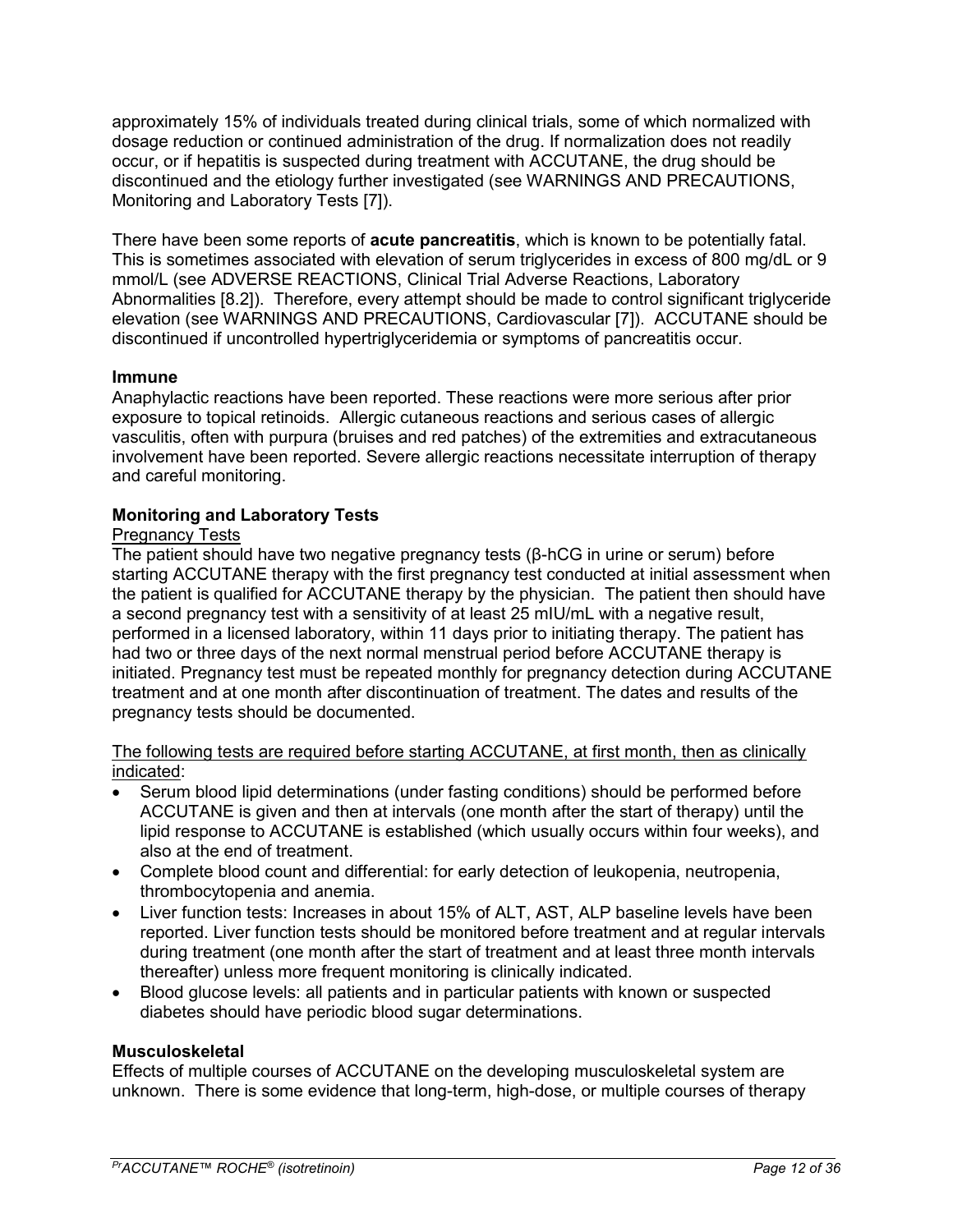with isotretinoin have more of an effect than a single course of therapy on the musculoskeletal system (see also WARNINGS AND PRECAUTIONS, Special Populations, Pediatrics [7.1.5]).

In an open-label clinical trial (N=217) of a single course of therapy with ACCUTANE for severe recalcitrant nodular acne in pediatric patients 12 to 17 years, bone density measurements at several skeletal sites were not significantly decreased (lumbar spine change >-4% and total hip change>-5%) or were increased in the majority of patients. One patient had a decrease in lumbar spine bone mineral density >4% based on unadjusted data. Sixteen (7.9%) patients had decreases in lumbar spine bone mineral density >4%, and all the other patients (92%) did not have significant decreases or had increases (adjusted for body mass index). Nine patients (4.5%) had a decrease in total hip bone mineral density >5% based on unadjusted data. Twenty-one (10.6%) patients had decreases in total hip bone mineral density >5%, and all the other patients (89%) did not have significant decreases or had increases (adjusted for body mass index). Follow-up studies performed in 8 of the patients with decreased bone mineral density for up to 11 months thereafter demonstrated increasing bone density in 5 patients at the lumber spine, while the other 3 patients had lumbar spine bone density measurements below baseline values. Total hip bone mineral densities remained below baseline (range-1.6% to -7.6%) in 5 of 8 patients (62.5%).

In this clinical trial transient elevations in CPK were observed in 12% of patients, including those undergoing strenuous physical activity in association with reported musculoskeletal adverse events such as back pain, arthralgia, limb injury, or muscle sprain. In these patients, approximately half of the CPK elevations returned to normal within 2 weeks and half returned to normal within 4 weeks. No cases of rhabdomyolysis were reported in this trial.

In a separate open-label extension study of 10 patients, ages 13-18 years, who started a second course of ACCUTANE 4 months after the first course, two patients showed a decrease in mean lumbar spine bone mineral density up to 3.25%.

Spontaneous reports of osteoporosis, osteopenia, bone fractures, and delayed healing of bone fractures have been seen in the ACCUTANE population. While causality to ACCUTANE has not been established, an effect cannot be ruled out. Longer term effects have not been studied. It is important that ACCUTANE be given at the recommended doses for no longer than the recommended duration.

Although an effect of ACCUTANE on bone loss is not established, physicians should use caution when prescribing ACCUTANE to patients with a genetic predisposition for age-related osteoporosis, a history of childhood osteoporosis conditions, osteomalacia, or other disorders of bone metabolism. This would include patients diagnosed with anorexia nervosa and those who are on chronic drug therapy that causes drug-induced osteoporosis/osteomalacia and/or affects vitamin D metabolism, such as systemic corticosteroids and any anticonvulsant. Patients may be at increased risk when participating in sports with repetitive impact where the risks of spondylolisthesis with and without pars fractures and hip growth plate injuries in early and late adolescence are known. There are spontaneous reports of fractures and/or delayed healing in patients while on treatment with ACCUTANE or following cessation of treatment with ACCUTANE while involved in these activities. While causality to ACCUTANE has not been established, an effect cannot be ruled out.

Myalgia and arthralgia (mild to moderate) may occur and may be associated with reduced tolerance to vigorous exercise (see ADVERSE REACTIONS, Clinical Trial Adverse Reactions, Musculoskeletal [8.2] and Post-Market Adverse Reactions, Musculoskeletal [8.5]). Instances of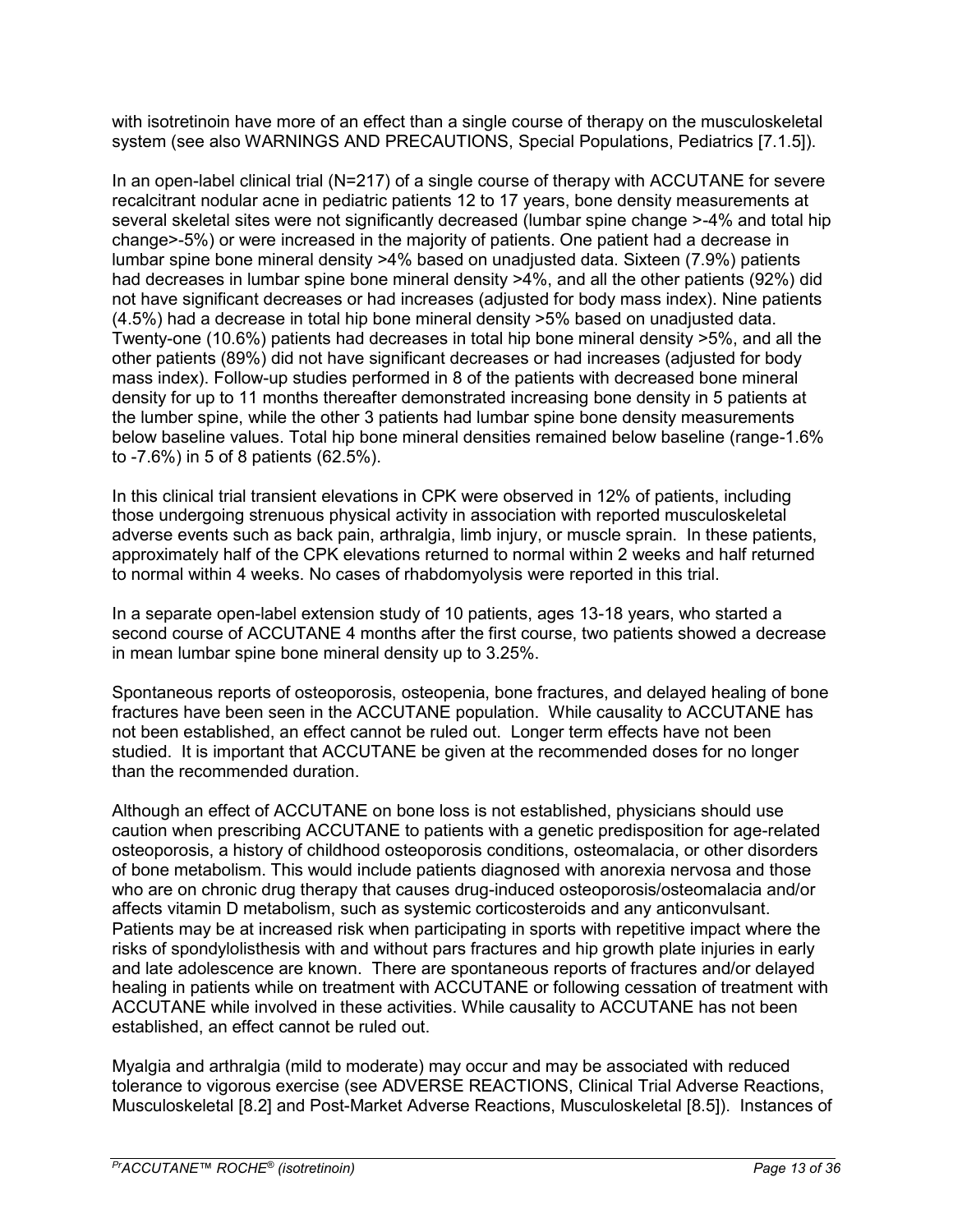raised serum creatine phosphokinase (CPK) values have been reported in patients receiving ACCUTANE, particularly those undertaking vigorous physical activity. Discontinuation of ACCUTANE may be required.

There have been post-marketing serious reports of rhabdomyolysis, often leading to hospitalization and some with fatal outcome, particularly in those undergoing strenuous physical activity. Patients should abstain from vigorous exercise activity during isotretinoin treatment (see ADVERSE REACTIONS, Post-Market Adverse Reactions [8.5]).

## **Hyperostosis**

Due to possible occurrence of bone changes, a careful evaluation of the risk/benefit ratio should be carried out in every patient and ACCUTANE administration should be restricted to severe cases of acne. Bone changes including, premature epiphyseal closure, hyperostosis and calcification of tendons and ligaments have occurred after several years of administration at high doses for treating disorders of keratinization. The dose levels, duration of treatment and total cumulative dose in these patients generally far exceeded those recommended for the treatment of acne.

In clinical trials of disorders of keratinization, with a mean dose of 2.24 mg/kg/day, a high prevalence of skeletal hyperostosis was noted. Two children showed x ray findings suggestive of premature closure of the epiphysis. Additionally, skeletal hyperostosis was noted in six of eight patients in a prospective study of disorders of keratinization.

Minimal skeletal hyperostosis and calcification of tendons have also been observed by x-rays in prospective studies of cystic acne patients treated with a single course of therapy at recommended doses. There are spontaneous reports of premature epiphyseal closure in acne patients receiving recommended doses of ACCUTANE. The effect of multiple courses of ACCUTANE on epiphyseal closure is unknown.

In a clinical study of 217 pediatric patients (12 to 17 years) with severe recalcitrant nodular acne, hyperostosis was not observed after 16 to 20 weeks of treatment with approximately 1 mg/kg/day of ACCUTANE given in two divided doses. Hyperostosis may require a longer time frame to appear. The clinical course and significance remain unknown.

## **Neurologic**

See SERIOUS WARNINGS AND PRECAUTIONS BOX [3].

# **Ophthalmologic**

Corneal opacities have occurred in patients receiving ACCUTANE for acne and more frequently when higher drug dosages were used in patients with disorders of keratinization. Dry eyes, corneal opacities, decreased night vision, keratitis, blepharitis and conjunctivitis usually resolve after discontinuation of therapy. Due to the possible occurrence of keratitis, patients with dry eyes should be monitored. All ACCUTANE patients experiencing visual difficulties should discontinue the drug and have an ophthalmological examination. (see ADVERSE REACTIONS, Clinical Trial Adverse Reactions, Ophthalmologic [8.2]). Dry eyes, can be helped by the application of a lubricating eye ointment or by the application of tear replacement therapy. Intolerance to contact lenses may occur which may necessitate the patient to wear glasses during treatment.

A number of cases of decreased night vision have occurred during ACCUTANE therapy and in rare instances have persisted after therapy (see ADVERSE REACTIONS, Clinical Trial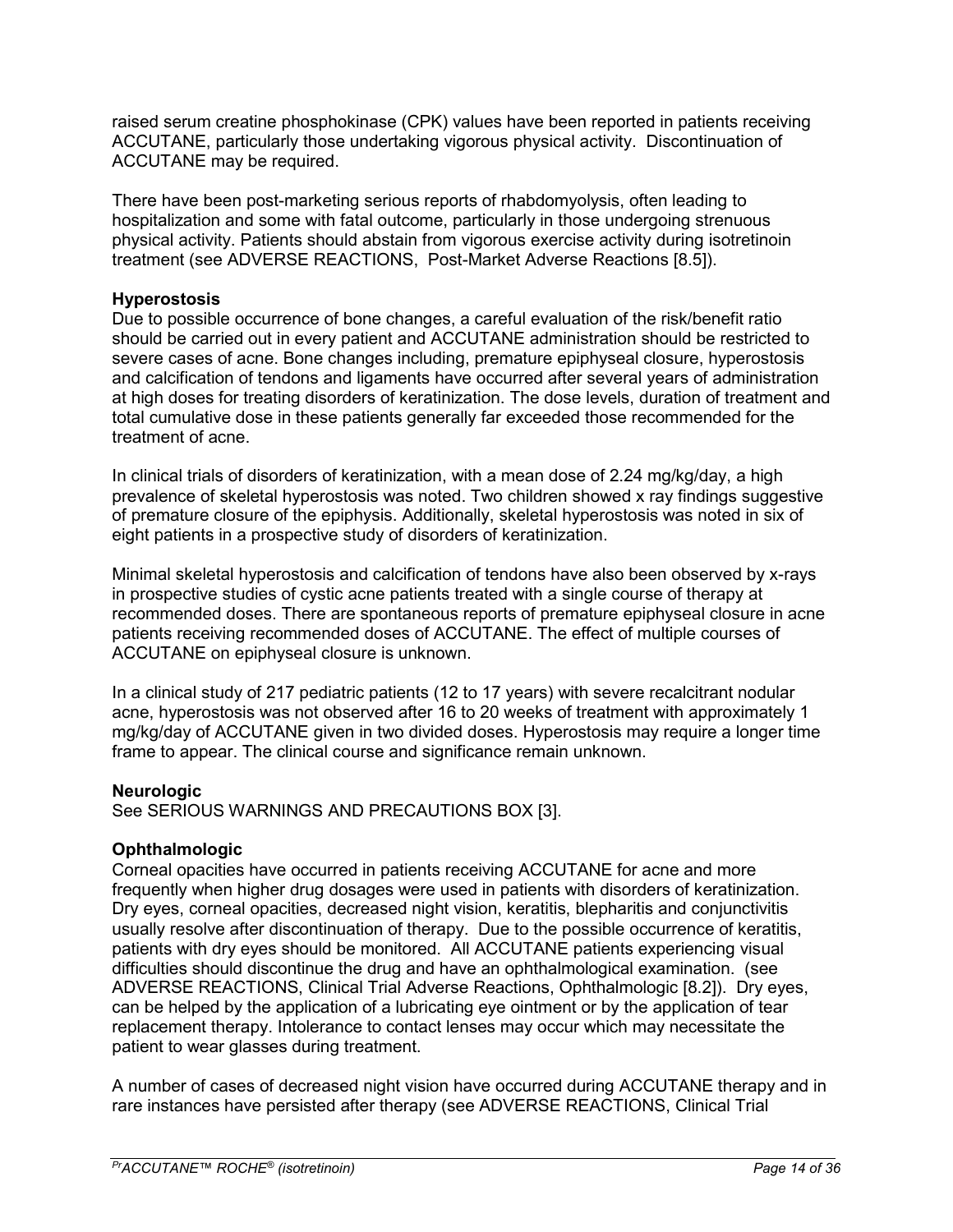Adverse Reactions, Ophthalmologic [8.2]). Because the onset in some patients was sudden, patients should be advised of this potential problem and warned to be cautious when driving or operating any vehicle at night. ACCUTANE patients experiencing visual impairment should discontinue treatment and have an ophthalmological examination. Visual problems should be carefully monitored.

## **Psychiatric**

See SERIOUS WARNINGS AND PRECAUTIONS BOX [3].

#### Signs of Depression

Sad mood, hopelessness, feeling of guilt, worthlessness or helplessness, loss of pleasure or interest in activities, fatigue, difficulty concentrating, changes in sleep pattern, change in weight or appetite, suicidal thoughts or attempts, restlessness, irritability, acting on dangerous impulses, and persistent physical symptoms unresponsive to treatment. If symptoms of depression develop or worsen during treatment with ACCUTANE, the drug should be discontinued promptly and the patient referred for appropriate psychiatric treatment.

#### **Renal and Hepatic**

See CONTRAINDICATIONS [2].

## **Sexual Health**

## **Contraception**

Effective contraception must be used for at least one month before starting ACCUTANE treatment, during treatment and for at least one month following the discontinuation of ACCUTANE treatment. Any birth control method can fail. **Therefore, it is recommended that two reliable forms of contraception be used simultaneously** (see DRUG INTERACTIONS, Drug-Drug Interactions [9.3]). At least 1 of these forms of contraception must be a primary form, unless the patient has undergone a hysterectomy, bilateral oophorectomy, or has been medically confirmed to be postmenopausal. Effective forms of contraception include: primary forms which are tubal ligation, partner's vasectomy, intrauterine devices, birth control pills, and topical/injectable/insertable hormonal birth control products and secondary, or barrier forms of contraception which include diaphragms, latex condoms, and cervical caps. A diaphragm and cervical cap must each be used with a spermicide.

Pregnancy occurring during treatment with ACCUTANE and for one month after its discontinuation carries the risk of fetal malformation and the increased risk of spontaneous abortion (see CONTRAINDICATIONS [2] and NON-CLINICAL TOXICOLOGY, Reproduction and Teratology Studies [16]). ACCUTANE, treatment must be stopped and the patient should be fully counselled on the serious risk to the fetus should they become pregnant while undergoing treatment. If pregnancy does occur during this time the physician and patient should discuss the desirability of continuing the pregnancy.

## **Skin**

Acute exacerbation of acne is occasionally seen during the initial period but this subsides with continued treatment, usually 7-10 days, and usually does not require dose adjustment.

Exposure to intense sunlight or to UV rays should be avoided. When necessary a sunprotection product with a high protection factor of a least SPF 15 should be used.

It is recommended that aggressive chemical dermabrasion and cutaneous laser treatment be avoided in patients on ACCUTANE and for a period of 5-6 months after the end of treatment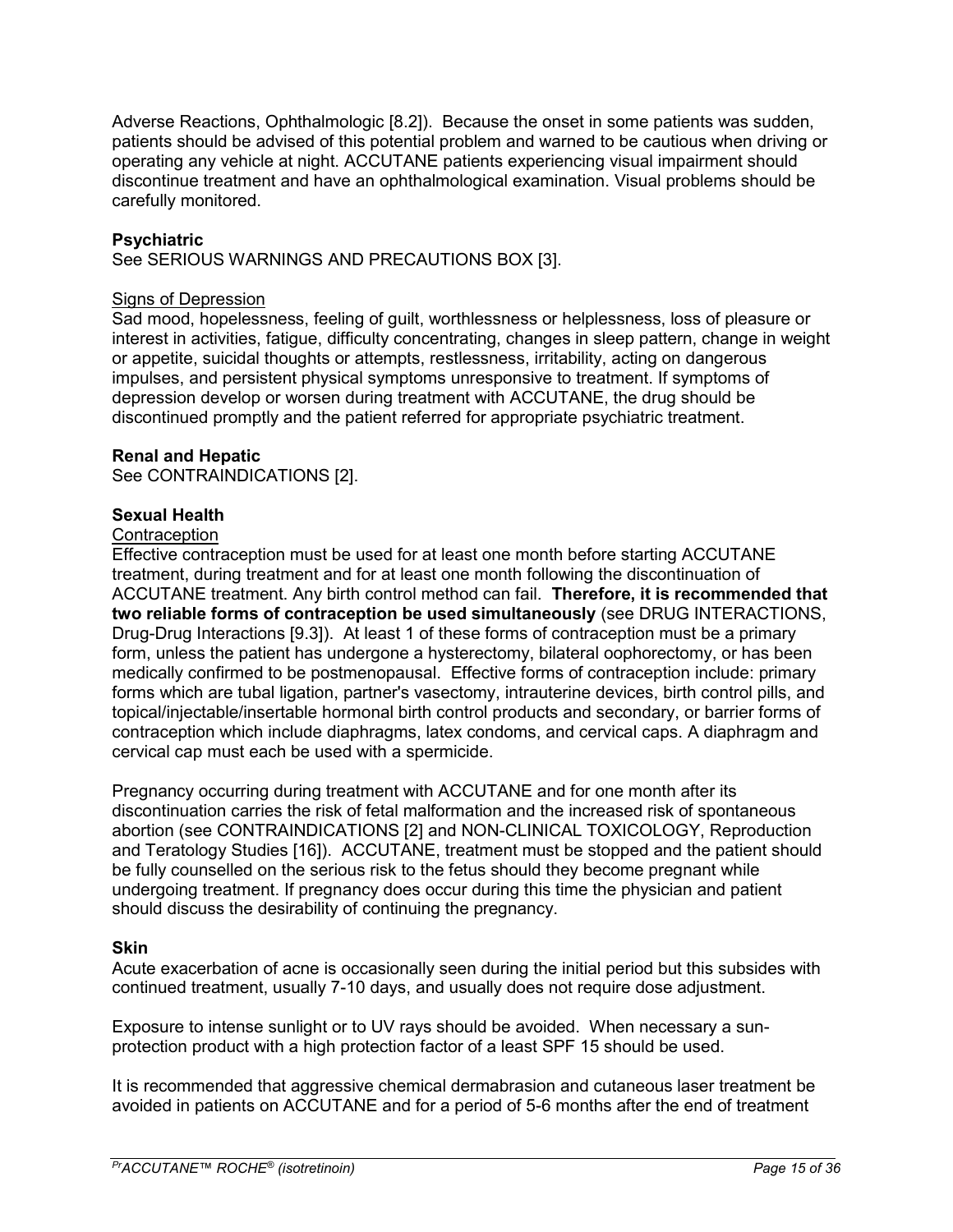because of the risk of hypertrophic scarring in atypical areas, and more rarely hyper- or hypopigmentation in treated areas.

It is recommended that wax epilation be avoided in patients on ACCUTANE therapy and for a period of 5-6 months after treatment because of the risk of epidermal stripping, scarring or dermatitis.

Concurrent administration of ACCUTANE with keratolytic or exfoliative anti-acne agents should be avoided as local irritation may increase.

Patients should be advised to use a skin-moisturizing ointment or cream and a lip balm from the start of treatment as ACCUTANE is likely to cause dryness of the skin and lips.

There have been post-marketing reports of severe skin reactions (see WARNINGS AND PRECAUTIONS, Serious Skin Reactions [7]).

## <span id="page-15-0"></span>**7.1 Special Populations**

## <span id="page-15-1"></span>**7.1.1 Pregnant Women**

There is an extremely high risk (25% or greater) that major human fetal abnormalities will occur if pregnancy occurs during treatment with ACCUTANE or up to one month following its discontinuation. Potentially any exposed fetus can be affected. These abnormalities, associated with ACCUTANE administration during pregnancy, have been reported and include: CNS (hydrocephalus, hydranencephaly, microcephaly, posterior fossa abnormalities, cranial nerve dysfunction, cerebellar malformation); craniofacial (anotia, microtia, low set ears, small or absent external auditory canals, microphthalmia, facial dysmorphia, cleft palate); cardiac (septal defects, aortic arch abnormalities, tetralogy of Fallot); thymus gland abnormalities; and parathyroid hormone deficiency. Cases of IQ scores less than 85 with or without other abnormalities have been reported.

## Pregnancy Tests

Female patients of childbearing potential must not be given ACCUTANE until pregnancy is excluded. The patient must have two negative pregnancy tests before starting ACCUTANE therapy with the first pregnancy test conducted at initial assessment when the patient is qualified for ACCUTANE therapy by the physician. A second pregnancy test must be performed within 11 days prior to starting ACCUTANE treatment. ACCUTANE treatment should start on the second or third day of the next normal menstrual period following this negative pregnancy test.

It is mandatory that all female patients of childbearing potential treated with ACCUTANE have regular monthly pregnancy tests during treatment and one month after the discontinuation of treatment. The dates and results of pregnancy tests should be documented. The blood monitoring chart can be used to document these results as well as to serve as a reminder of all the tests that should be carried out and their frequency. **This physician material can be downloaded from the www.acneandu.ca website or by contacting the Roche Medical Information line at 1-888-762-4388**.

These pregnancy tests will:

a) Serve primarily to reinforce to the patient the necessity of avoiding pregnancy.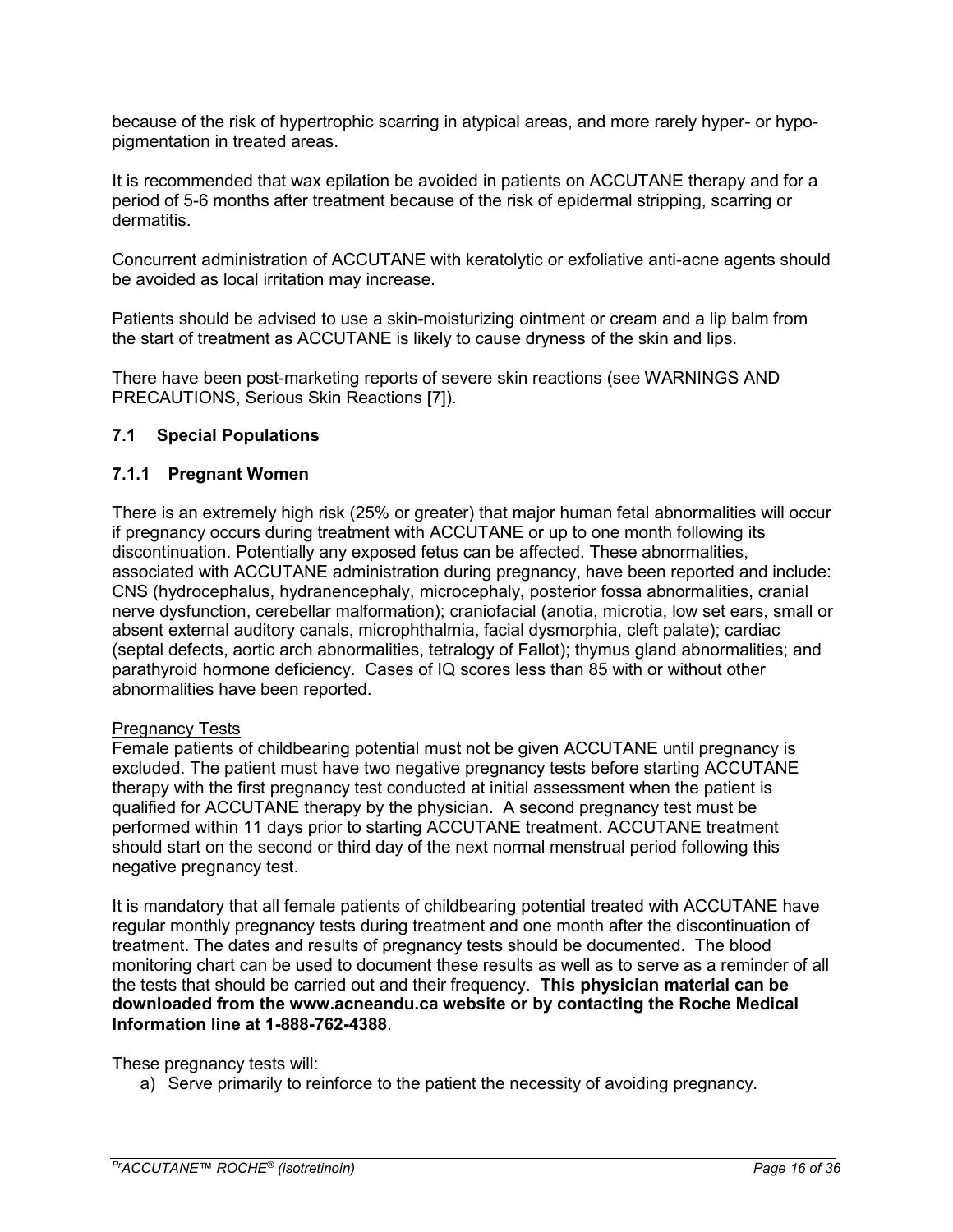b) In the event of accidental pregnancy, provide the physician and patient an immediate opportunity to discuss the serious risk to the fetus from this exposure to ACCUTANE and the desirability of continuing the pregnancy in view of the potential teratogenic effect of ACCUTANE (see CONTRAINDICATIONS [2] and NON-CLINICAL TOXICOLOGY, Reproduction and Teratology Studies [16]).

## **Both male and female patients should be given a copy of the Patient Medication Information (Part III).**

# <span id="page-16-0"></span>**7.1.2 Breast-feeding**

It is not known whether isotretinoin is excreted in human milk. As isotretinoin is highly lipophilic, the passage of the drug in human milk is very likely. Because of the potential for adverse effects, women should not breast feed if they are receiving ACCUTANE (see CONTRAINDICATIONS [2]).

## <span id="page-16-1"></span>**7.1.3 Male Patients**

The available data suggest that the level of maternal exposure from the semen of the patients receiving ACCUTANE is not of a sufficient magnitude to be associated with the teratogenic effects of ACCUTANE. The threshold dose of isotretinoin exposure causing birth defects is not known. Post-marketing reports through 20 years include 4 with isolated defects compatible with features of retinoid exposed fetus; however, 2 of these reports were incomplete, and 2 had other possible explanations for the defects observed.

Male patients should be reminded that they must not share their medication with anyone, particularly not females.

Isotretinoin, in therapeutic dosages, does not affect the number, motility and morphology of sperm.

## **Both male and female patients should be given a copy of the Patient Medication Information.**

# <span id="page-16-2"></span>**7.1.4 Special Patient Groups**

In high risk patients (with diabetes, obesity, alcoholism or lipid metabolism disorder) undergoing treatment with ACCUTANE, more frequent checks of serum values for lipids (see WARNINGS AND PRECAUTIONS, Endocrine and Metabolism and Hepatic/Biliary/Pancreatic [7]) and/or blood glucose may be necessary.

# <span id="page-16-3"></span>**7.1.5 Pediatrics**

**<12 years of age**: The long term safety of ACCUTANE, in prepubertal children has not been established.

**12 to 17 years of age**: In studies with ACCUTANE, adverse reactions reported in pediatric patients ages 12 to 17 years were similar to those described in adults except for the increased incidence of back pain and arthralgia (both of which were sometimes severe) and myalgia in pediatric patients (see ADVERSE REACTIONS [8]).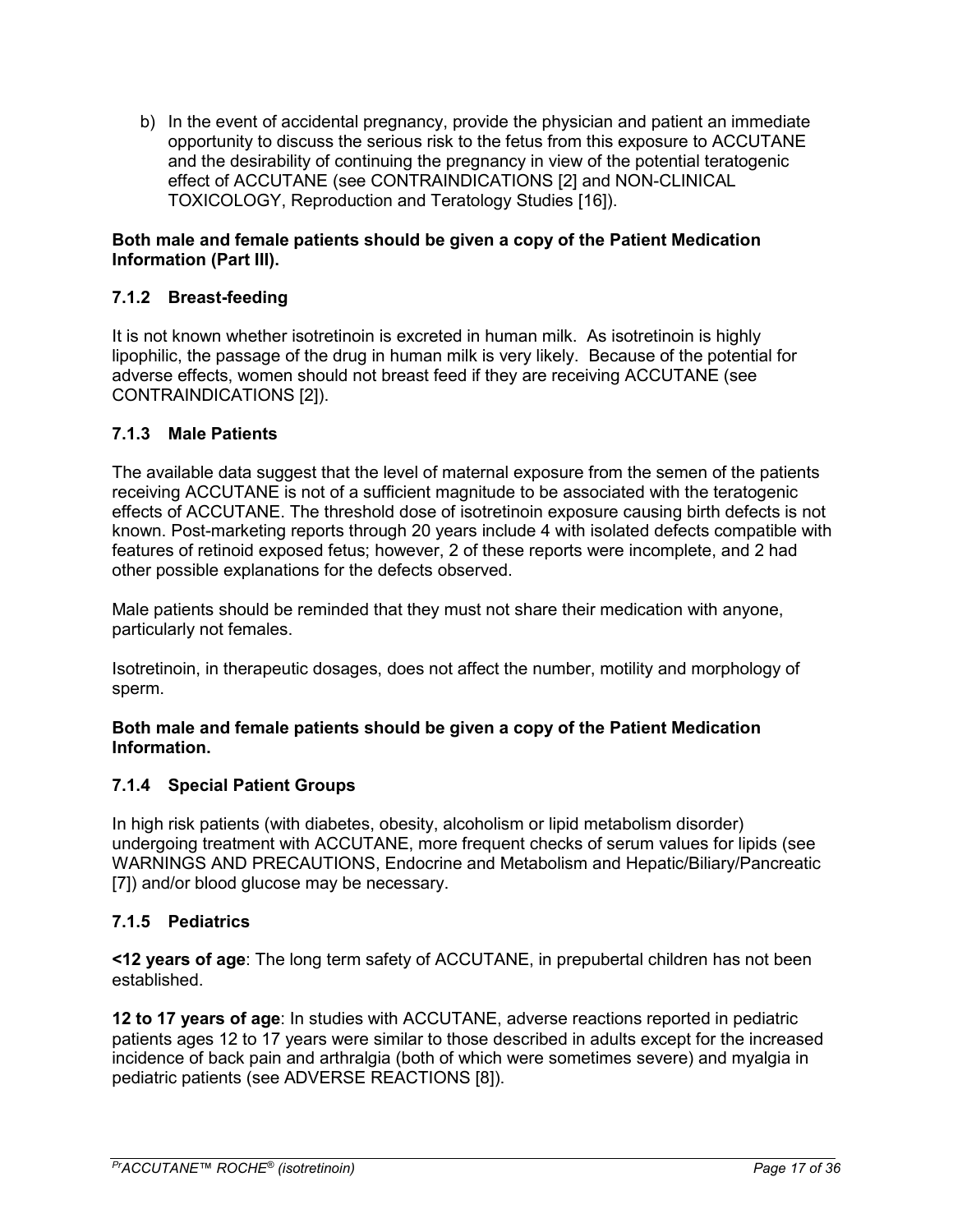Pediatric patients and their caregivers should be informed that approximately 29% (104/358) of pediatric patients treated with ACCUTANE developed back pain. Back pain was severe in 13.5% (14/104) of the cases and occurred at a higher frequency in female patients than male patients. Arthralgias were experienced in 22% (79/358) of pediatric patients. Arthralgias were severe in 7.6% (6/79) of patients. Appropriate evaluation of the musculoskeletal system should be done in patients who present with these symptoms during or after a course of ACCUTANE. Consideration should be given to discontinuation of ACCUTANE if any significant abnormality is found.

# <span id="page-17-0"></span>**7.1.6 Geriatrics**

**>65 years of age**: Clinical studies of isotretinoin did not include sufficient numbers of subjects aged 65 years and over to determine whether they respond differently from younger subjects.

# <span id="page-17-1"></span>**8 ADVERSE REACTIONS**

# <span id="page-17-2"></span>**8.1 Adverse Reaction Overview**

The adverse reactions listed below reflect the experience from clinical studies of ACCUTANE and the post-marketing experience. The relationship of some of these events to ACCUTANE therapy is unknown.

Many of the side effects and adverse reactions seen or expected in patients receiving ACCUTANE are similar to those described in patients taking high doses of vitamin A.

Adverse reactions were generally reversible when therapy was discontinued; however, some have persisted after cessation of therapy.

# <span id="page-17-3"></span>**8.2 Clinical Trial Adverse Reactions**

## **Dose–Relationship and Duration:**

Cheilitis and hypertriglyceridemia are usually dose related.

The most common side effects are mucocutaneous or dermatologic.

The common side effects include: cheilitis (96%), facial erythema/dermatitis (55%), dry nose (51%), desquamation (50%), pruritus (30%), dry skin (22%), conjunctivitis (19%), alopecia (13%), irritation of the eyes (11%), rash (<10%). Dryness of the nasal mucosa and pharynx may be associated with mild epistaxis and hoarseness, respectively. Mild to moderate conjunctivitis may be alleviated by use of an ophthalmic ointment. In rare cases, hair loss persisted after treatment was completed.

Approximately 13% of patients experience joint pain during treatment.

Peeling of palms and soles, skin infections, increased susceptibility to sunburn, non-specific urogenital symptoms, non-specific gastrointestinal symptoms, headache, fatigue occurred in approximately 5% of patients.

**Body as a whole**: weight loss, anemia, lymphadenopathy, vasculitis including Wegener's granulomatosis, allergic vasculitis, allergic responses, and systemic hypersensitivity.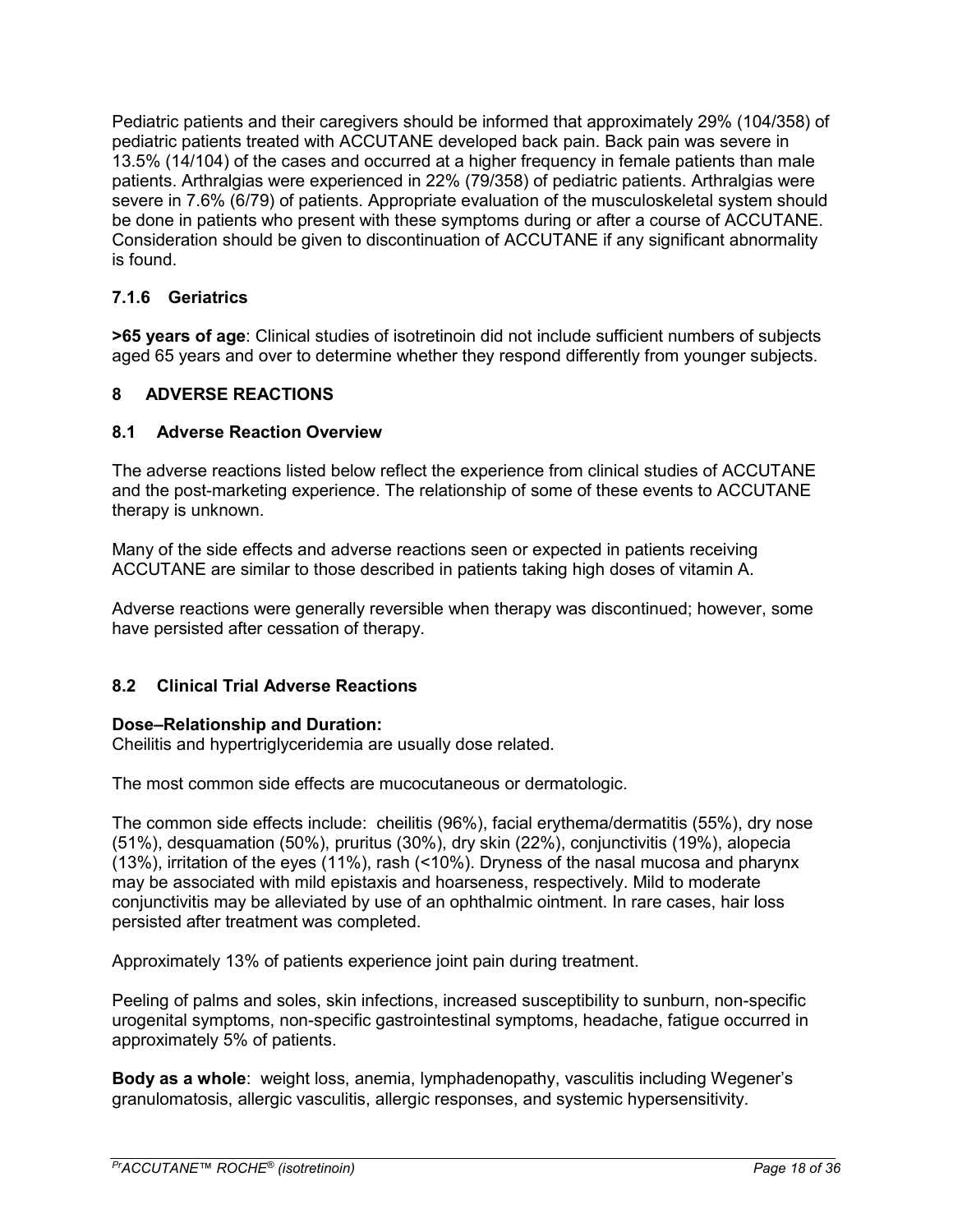**Cardiovascular**: edema, transient pain in the chest, palpitations, tachycardia, vascular thrombotic disease, stroke (see WARNING AND PRECAUTIONS, Cardiovascular [7]).

**Endocrine and Metabolism**: new cases of diabetes (see WARNING AND PRECAUTIONS, Endocrine and Metabolism [7])

**Gastrointestinal**: nausea, severe diarrhea, mild gastrointestinal bleeding, rectal bleeding, abdominal pain, inflammatory bowel disease (including regional ileitis, colitis and hemorrhage) (see WARNINGS AND PRECAUTIONS, Gastrointestinal [7]).

**Hearing Disorders**: tinnitus, impaired hearing at certain frequencies.

**Hepatic/Biliary/Pancreatic**: Patients treated with ACCUTANE especially those with high triglyceride levels are at risk of developing pancreatitis. Rare cases of fatal pancreatitis and several cases of clinical hepatitis have been reported (see WARNINGS AND PRECAUTIONS, Hepatic/Biliary/Pancreatic [7]).

**Mucocutaneous and Dermatologic**: flushing, changes in skin pigment, urticaria, bruising, disseminated herpes simplex, hair problems (other than thinning), hirsutism, erythema nodosum, paronychia, nail dystrophy, pyogenic granuloma, bleeding and inflammation of the gums, acne fulminans, exanthema, sweating, increased formation of granulation tissue, photoallergic/photosensitizing reactions, skin fragility. Acne flare occurs at the start of treatment and persists for several weeks (see ADVERSE REACTIONS, Post-Market Adverse Reactions [8.5]).

**Musculoskeletal**: arthritis, muscle pain (myalgia; elevations of serum CPK values), arthralgia, calcification of ligaments, tendon and tendinitis, reduced bone density, back pain, premature fusion of epiphyses, hyperostosis (see WARNINGS AND PRECAUTIONS, Musculoskeletal, Hyperostosis [7] and ADVERSE REACTIONS, Post-Market Adverse Reactions [8.5]).

**Neurologic**: seizures, dizziness, nervousness, drowsiness, malaise, weakness, insomnia, lethargy, paresthesia, benign intracranial hypertension (see SERIOUS WARNINGS AND PRECAUTIONS BOX, Neurologic [3]).

**Ophthalmologic**: optic neuritis, photophobia, eye lid inflammation, lenticular cataracts, keratitis, blurred vision, blepharitis, conjunctivitis, decreased night vision, papilledema as sign of benign intracranial hypertension and colour vision disturbances. Dry eyes and/or decreased tolerance to contact lenses have also been reported during therapy. In some instances, these conditions have persisted after cessation of therapy.

Of 72 patients who had normal pre-treatment ophthalmological examinations, five developed corneal opacities while taking ACCUTANE (all five patients had a disorder of keratinization). Corneal opacities have also been reported in nodular and/or inflammatory acne patients treated with ACCUTANE (see WARNINGS AND PRECAUTIONS, Ophthalmologic [7]). Decrease in night vision has been reported and in rare instances has persisted (see WARNINGS AND PRECAUTIONS, Ophthalmologic [7]). Cataracts and visual disturbances have also been reported.

**Psychiatric Disorders**: Depression, psychotic symptoms and, rarely, suicide attempts, suicide, and aggressive and/or violent behaviours (see SERIOUS WARNINGS AND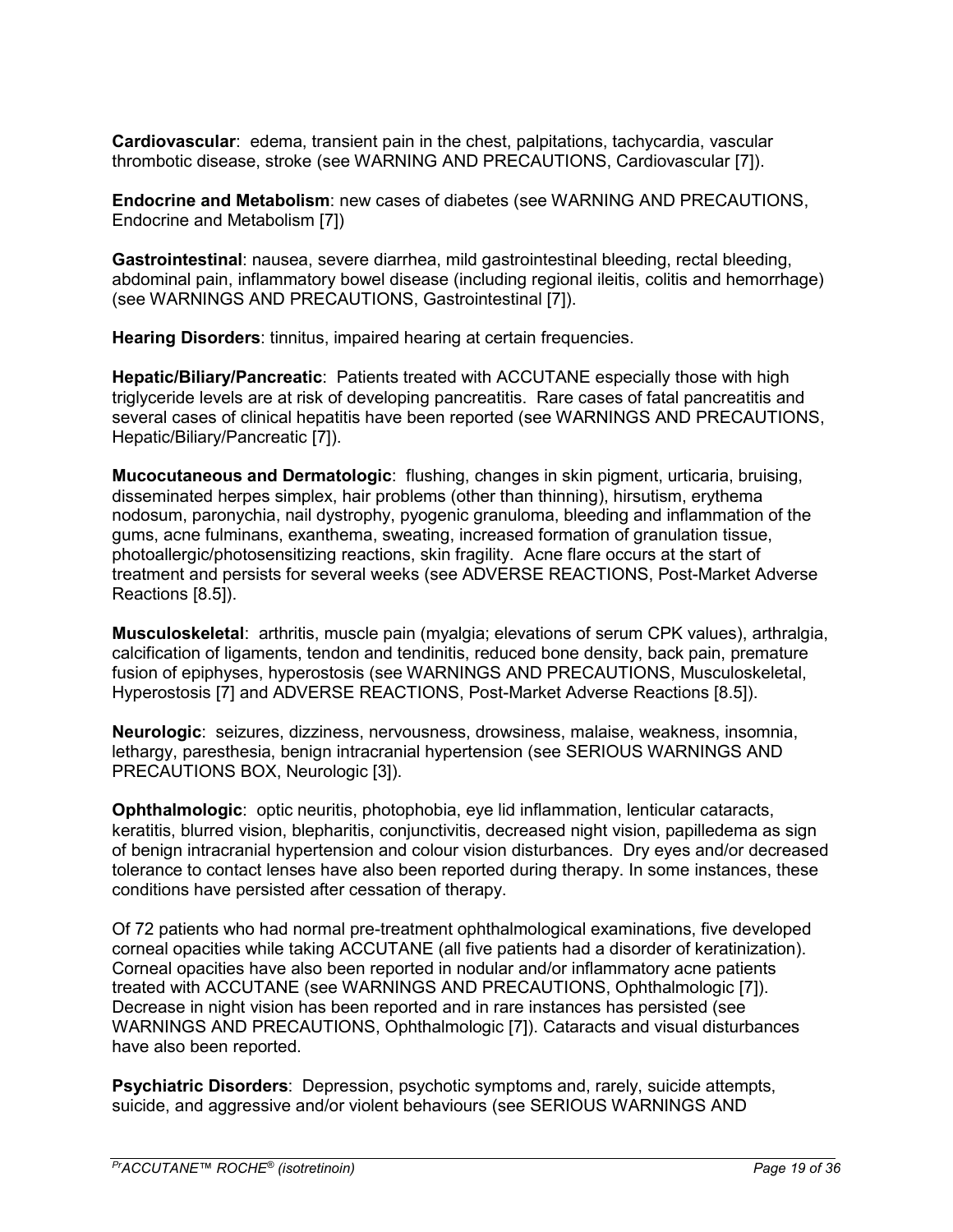PRECAUTIONS BOX, Psychiatric [3] and WARNINGS AND PRECAUTIONS, Psychiatric [7]). Depression has been reported during and after therapy. In some of these patients, depression has subsided with discontinuation of therapy and recurred when ACCUTANE therapy was reintroduced. Emotional instability has been reported with ACCUTANE.

**Respiratory:** respiratory infections, bronchospasm has been rarely reported; sometimes in patients with pre-history of asthma.

**Reproductive system**: abnormal menses, erectile dysfunction.

**Urinary system**: glomerulonephritis

## **Laboratory Abnormalities**:

ACCUTANE therapy induces changes in serum lipids in a significant number of treated subjects. These changes consisted of: elevation of serum triglycerides (25% of patients), mild to moderate decrease in serum high density lipoprotein (HDL) (16% of patients), and minimal elevations of serum cholesterol (7% of patients). Abnormalities of serum triglycerides, HDL and cholesterol were reversible upon cessation of ACCUTANE therapy.

A rise in serum levels of liver enzymes may occur, especially with higher dosages. Although the changes have usually been within the normal range, and may return to baseline levels despite continued treatment, significant increases have occurred in a few cases, necessitating dosage reduction or discontinuation of ACCUTANE (see WARNINGS AND PRECAUTIONS, Hepatic/Biliary/Pancreatic [7]). An elevated erythrocyte sedimentation rate may also occur (40% of patients).

Other less commonly reported laboratory abnormalities were: Elevated fasting blood sugar, elevated CPK, and hyperuricemia. Decreases in red blood cell parameters, decreases in white blood cell counts, elevated sedimentation rates, elevated platelet counts, thrombocytopenia and anemia. White blood cells in the urine, proteinuria, and red blood cells in the urine.

## <span id="page-19-0"></span>**8.3 Abnormal Laboratory Findings: Hematologic, Clinical Chemistry and Other Quantitative Data**

Not applicable.

# <span id="page-19-1"></span>**8.4 Clinical Trial Adverse Reactions (Pediatrics)**

Not applicable.

# <span id="page-19-2"></span>**8.5 Post-Market Adverse Reactions**

**Mucocutaneous and Dermatologic**: During the post-marketing period, Erythema Multiforme (EM), Stevens-Johnson Syndrome (SJS), and Toxic Epidermal Necrolysis (TEN) have been reported to be associated with ACCUTANE (see WARNING AND PRECAUTIONS, Serious Skin Reactions [7]).

**Musculoskeletal**: There have been post-marketing serious reports of rhabdomyolysis, often leading to hospitalization and some with fatal outcome, particularly in those undergoing strenuous physical activity.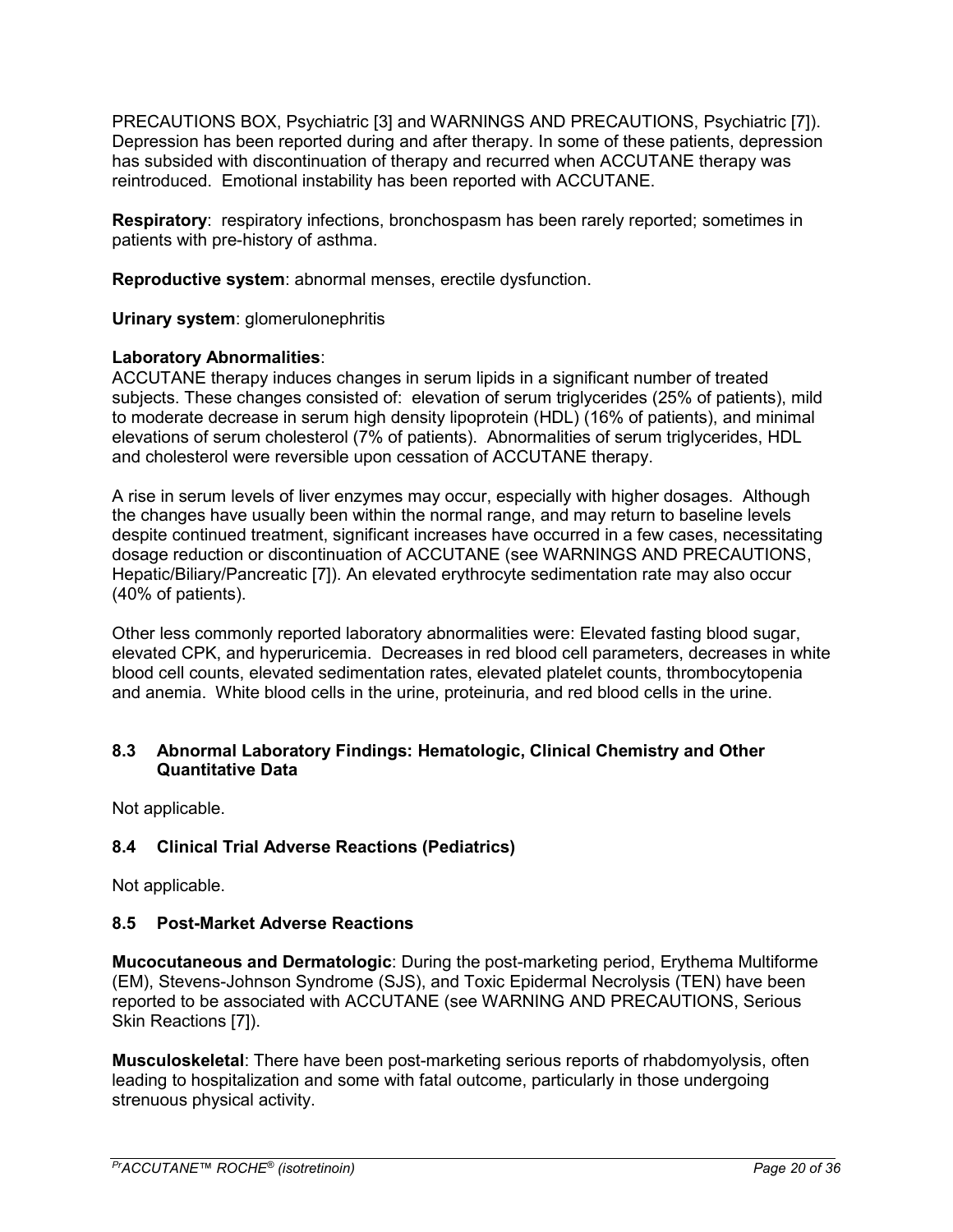# <span id="page-20-0"></span>**9 DRUG INTERACTIONS**

## <span id="page-20-1"></span>**9.1 Serious Drug Interactions Box**

Not applicable.

## <span id="page-20-2"></span>**9.2 Overview**

Not applicable.

# <span id="page-20-3"></span>**9.3 Drug-Drug Interactions**

**Tetracyclines**: Rare cases of benign intracranial hypertension 'pseudotumor cerebri' have been reported after use of ACCUTANE (isotretinoin) and/or tetracyclines. Therefore, concomitant treatment with tetracyclines must be avoided (see SERIOUS WARNINGS AND PRECAUTIONS BOX, Neurologic [3]).

**Vitamin A**: Because of the relationship of ACCUTANE to vitamin A, patients should be advised against taking vitamin supplements containing vitamin A, to avoid additive toxic effects.

**Phenytoin**: ACCUTANE has not been shown to alter the pharmacokinetics of phenytoin in a study in seven healthy volunteers. These results are consistent with the in vitro finding that neither isotretinoin nor its metabolites induce or inhibit the activity of the CYP 2C9 human hepatic P450 enzyme. Phenytoin is known to cause osteomalacia. No formal clinical studies have been conducted to assess if there is an interactive effect on bone loss between phenytoin and ACCUTANE. Therefore, caution should be exercised when using these drugs together.

**Norethindrone/ethinyl estradiol**: In a study of 31 premenopausal women with severe recalcitrant nodular acne receiving <sup>1</sup>OrthoNovum® 7/7/7 Tablets as an oral contraceptive agent, ACCUTANE at the recommended dose of 1 mg/kg/day, did not induce clinically relevant changes in the pharmacokinetics of ethinyl estradiol and norethindrone and in the serum levels of progesterone, follicle-stimulating hormone (FSH) and luteinizing hormone (LH). A drug interaction that decreases effectiveness of hormonal contraceptives has not been entirely ruled out for ACCUTANE.

**Microdosed progesterone preparations (minipills)** are not a suitable method of contraception during ACCUTANE therapy.

**Systemic Corticosteroids**: Systemic corticosteroids are known to cause osteoporosis. No formal clinical studies have been conducted to assess if there is an interactive effect on bone loss between systemic corticosteroids and ACCUTANE. Therefore, caution should be exercised when using these drugs together.

# <span id="page-20-4"></span>**9.4 Drug-Food Interactions**

Due to its lipophilic properties, absorption of ACCUTANE is increased when taken with food. Therefore, the recommended dose is to be taken with food (see DOSAGE AND ADMINISTRATION, Recommended Dose and Dosage Adjustment [4.2]).

 $\overline{a}$ 

<sup>1</sup> Ortho-Novum® 7/7/7 is a registered Trade-Mark of Johnson & Johnson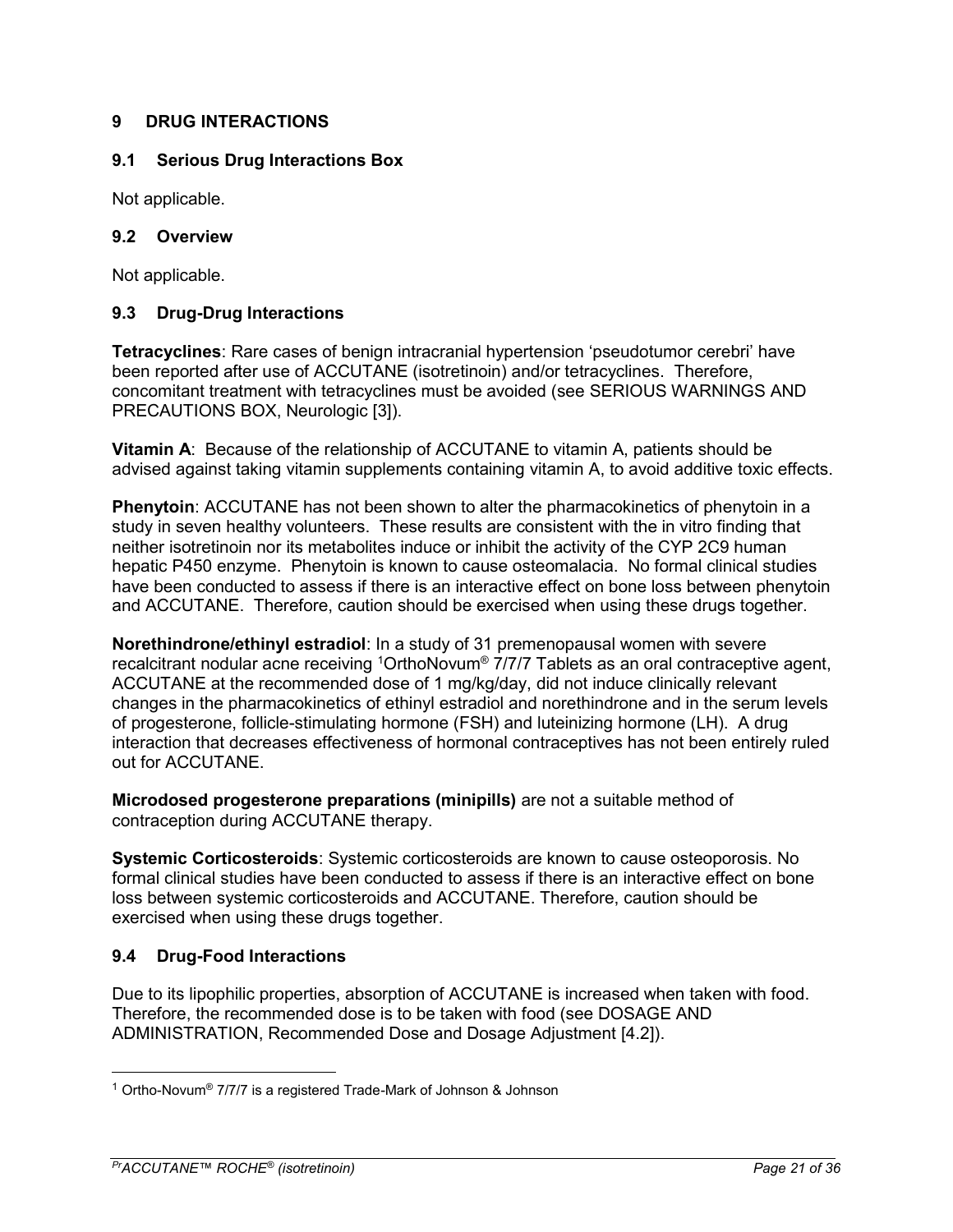## <span id="page-21-0"></span>**9.5 Drug-Herb Interactions**

**St. John's Wort**: **ACCUTANE use is associated with depression in some patients** (see SERIOUS WARNINGS AND PRECAUTIONS BOX, Psychiatric [3]). Patients should be prospectively cautioned not to self-medicate with the herbal supplement St. John's Wort because a possible interaction has been suggested with hormonal contraceptives based on reports of breakthrough bleeding on oral contraceptives shortly after starting St. John's Wort. Pregnancies have been reported by users of combined hormonal contraceptives who also used some form of St. John's Wort.

## <span id="page-21-1"></span>**9.6 Drug-Laboratory Test Interactions**

Not applicable.

## <span id="page-21-2"></span>**9.7 Drug-Lifestyle Interactions**

<span id="page-21-3"></span>Not applicable.

## **10 ACTION AND CLINICAL PHARMACOLOGY**

#### <span id="page-21-4"></span>**10.1 Mechanism of Action**

The mechanism of action of isotretinoin is unknown. Vitamin A is important for functional integrity of the skin and is known to affect the keratinization process. In acne patients, improvement occurs in association with a reduction in sebum secretion. The decrease in sebum secretion is temporary and is related to either the dose or duration of `ACCUTANE` administration and reflects a reduction in sebaceous gland size and an inhibition of sebaceous gland differentiation.

## <span id="page-21-5"></span>**10.2 Pharmacodynamics**

Isotretinoin exerts a specific action on the sebaceous glands of the hamster flank organs. Subcutaneous administration of isotretinoin to female hamsters treated simultaneously with testosterone enanthate prevents the androgen induced growth of flank organ sebaceous glands without affecting other androgen dependent cells (i.e. does not inhibit development of pigment or larger hair follicles).

Doses up to 300 mg/kg orally of isotretinoin have no effect upon circulation and respiratory parameters in the anesthetized cat. A dose of 1 g/kg results in respiratory stimulation and a slight decrease in blood pressure, pulse rate, blood flow to the extremities as well as oxygen saturation.

## <span id="page-21-6"></span>**10.3 Pharmacokinetics**

**Absorption:** Following oral administration of 80 mg, peak plasma concentrations ranged from 167 to 459 ng/mL (mean 256 ng/mL) with a mean time to peak of 3.2 hours in volunteers, while in acne patients peak plasma concentrations ranged from 98 to 535 ng/mL (mean 262 ng/mL) with a mean time to peak of 2.9 hours.

When isotretinoin is taken with food, the bioavailability is doubled relative to fasting conditions (see DOSAGE AND ADMINISTRATION).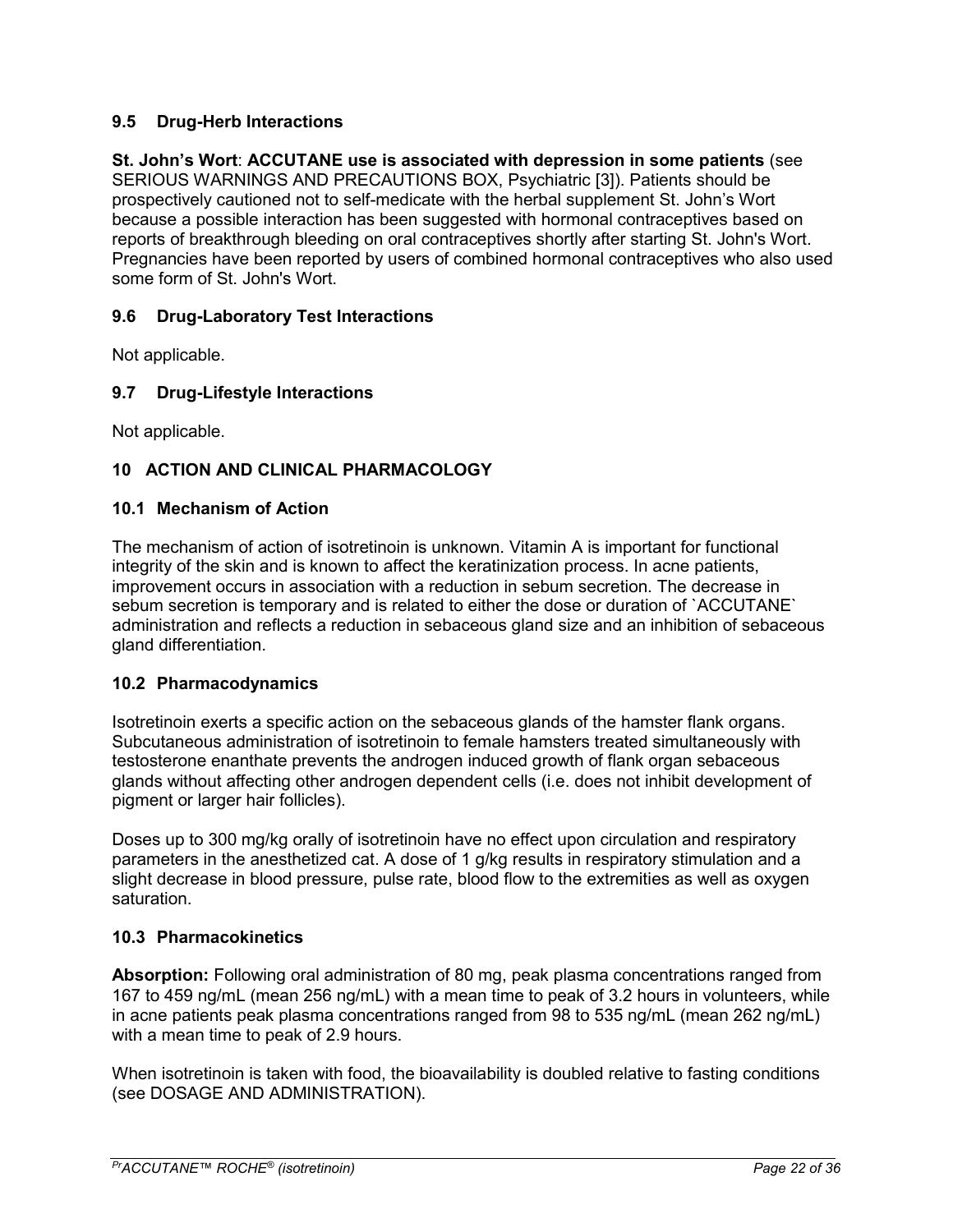**Distribution:** Isotretinoin is 99.9% protein bound in human plasma, almost exclusively to albumin.

**Metabolism:** The major metabolite identified in blood and urine was 4 oxo isotretinoin. Tretinoin and 4 oxo tretinoin were also observed. The apparent half-life for elimination of the 4 oxo isotretinoin ranged from 11 to 50 hours, with a mean of 28 hours. Following 80 mg of isotretinoin administered orally, maximum plasma concentrations of the 4 oxo isotretinoin was 87 to 399 ng/mL and maxima were observed between 6 and 20 hours. The blood concentration of the major metabolite generally exceeded that of isotretinoin after 6 hours. The data suggest that both isotretinoin and the major metabolite are excreted in the bile and reabsorbed.

The mean minimum steady state blood concentrations of isotretinoin were 160 ng/mL in 10 patients receiving 40 mg twice daily doses. After single and multiple doses, the mean ratio of areas under the curves of 4 oxo isotretinoin to isotretinoin was between 3 and 3.5.

**Elimination:** The mean terminal elimination half-life of isotretinoin in patients with acne has a mean value of 19 hours. Following oral administration of <sup>2</sup>C isotretinoin, <sup>3</sup>C activity in blood declined with a mean half-life of 90 hours. Approximately equal amounts of radioactivity were recovered in the urine and feces, with 65-83% of the dose recovered.

## **Special Populations and Conditions**

*Pediatrics*: The pharmacokinetics of isotretinoin were evaluated after single and multiple doses in 38 pediatric patients (12 to 15 years) and 19 adult patients (≥18 years) who received ACCUTANE for the treatment of severe recalcitrant nodular acne. In both age groups, 4-oxoisotretinoin was the major metabolite; tretinoin and 4-oxo-tretinoin were also observed. The dose-normalized pharmacokinetic parameters for isotretinoin following single and multiple doses are summarized in Table 2 for pediatric patients. There were no statistically significant differences in the pharmacokinetics of isotretinoin between pediatric and adult patients.

 $\overline{a}$ 

<sup>&</sup>lt;sup>2</sup> Ward A, Brogden RN, Heel RC, Speight TM, Avery GS. Isotretinoin: a review of its pharmacological properties and therapeutic efficacy in acne and other skin disorders. Drugs 1984; 28:6 37.

<sup>&</sup>lt;sup>3</sup> See footnote <sup>2</sup>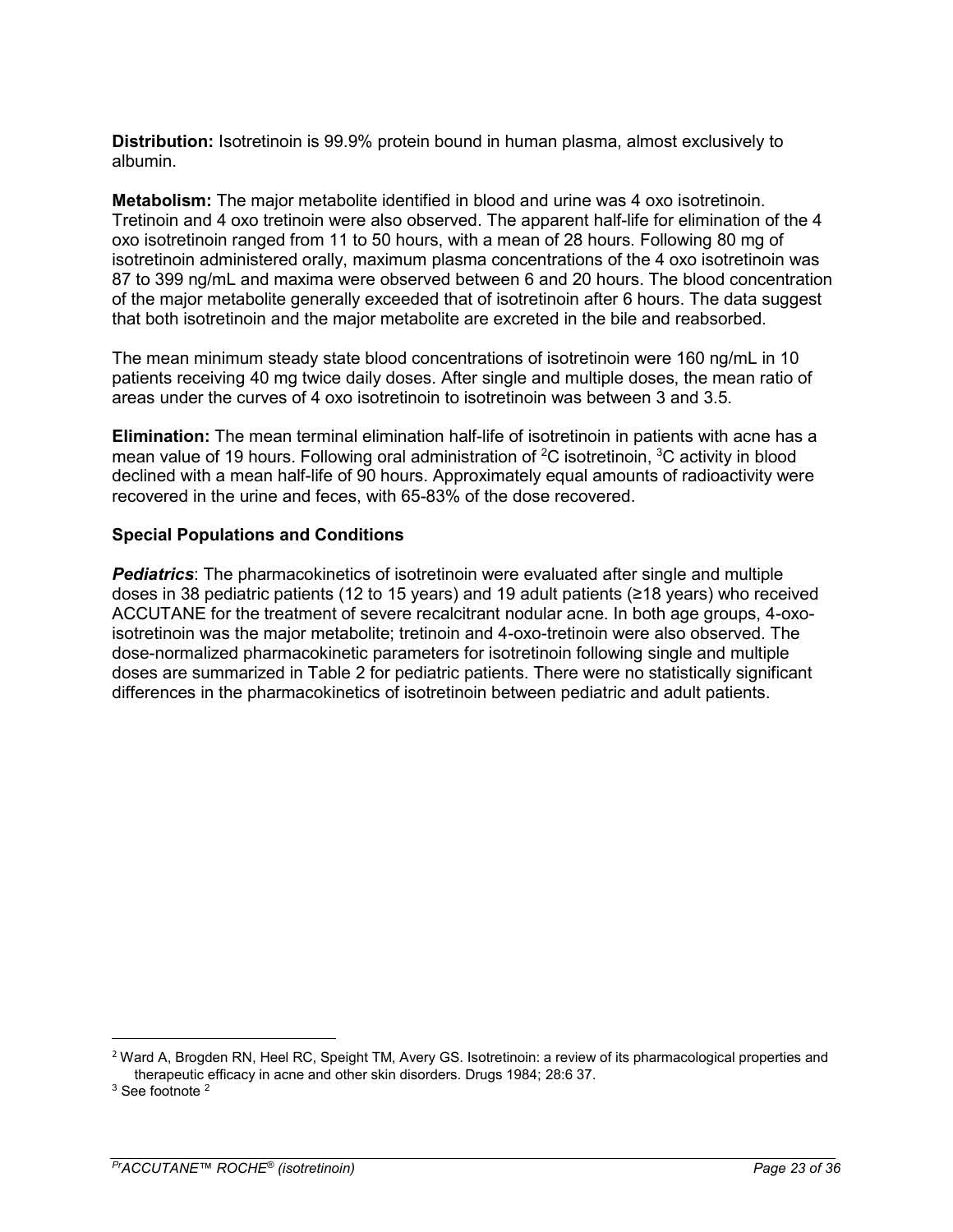## **Table 2 Pharmacokinetic Parameters of Isotretinoin Following Single and Multiple Dose Administration in Pediatric Patients, 12 to 15 Years of Age Mean (** $\pm$  **SD), N=38\***

| <b>Parameter</b>                  | <b>Isotretinoin</b><br>(Single Dose) | Isotretinoin<br>(Steady-State) |
|-----------------------------------|--------------------------------------|--------------------------------|
| $C_{\text{max}}$ (ng/mL)          | 573.25 (278.79)                      | 731.98 (361.86)                |
| $AUC_{(0-12)}$ (ng $\cdot$ hr/mL) | 3033.37 (1394.17)                    | 5082.00 (2184.23)              |
| $AUC_{(0-24)}$ (ng $\cdot$ hr/mL) | 6003.81 (2885.67)                    |                                |
| $T_{max}(hr)$ <sup>+</sup>        | 6.00 (1.00-24.60)                    | $4.00(0-12.00)$                |
| $Css_{min}$ (ng/mL)               |                                      | 352.32 (184.44)                |
| $T_{1/2}$ (hr)                    |                                      | 15.69 (5.12)                   |
| $CL/F$ ( $L/hr$ )                 |                                      | 17.96 (6.27)                   |

\* The single and multiple dose data in this table were obtained following a non-standardized meal (non-high-fat meal).

† Median (range)

In pediatric patients (12 to 15 years), the mean  $\pm$  SD elimination half-lives (t1/2) of isotretinoin and 4-oxo-isotretinoin were  $15.7 \pm 5.1$  hours and  $23.1 \pm 5.7$  hours, respectively. The accumulation ratios of isotretinoin ranged from 0.46 to 3.65 for pediatric patients.

## <span id="page-23-0"></span>**11 STORAGE, STABILITY AND DISPOSAL**

ACCUTANE (isotretinoin) 10 mg and 40 mg capsules: Store at 15 – 30°C. Store in the original package. Protect from exposure to moisture, heat and light.

<span id="page-23-1"></span>Keep in a safe place out of the reach of children.

## **12 SPECIAL HANDLING INSTRUCTIONS**

The release of pharmaceuticals in the environment should be minimized. Medicines should not be disposed of via wastewater and disposal through household waste should be avoided. Use established "collection systems" if available in your location.

Return any unused ACCUTANE (isotretinoin) capsules to the pharmacist.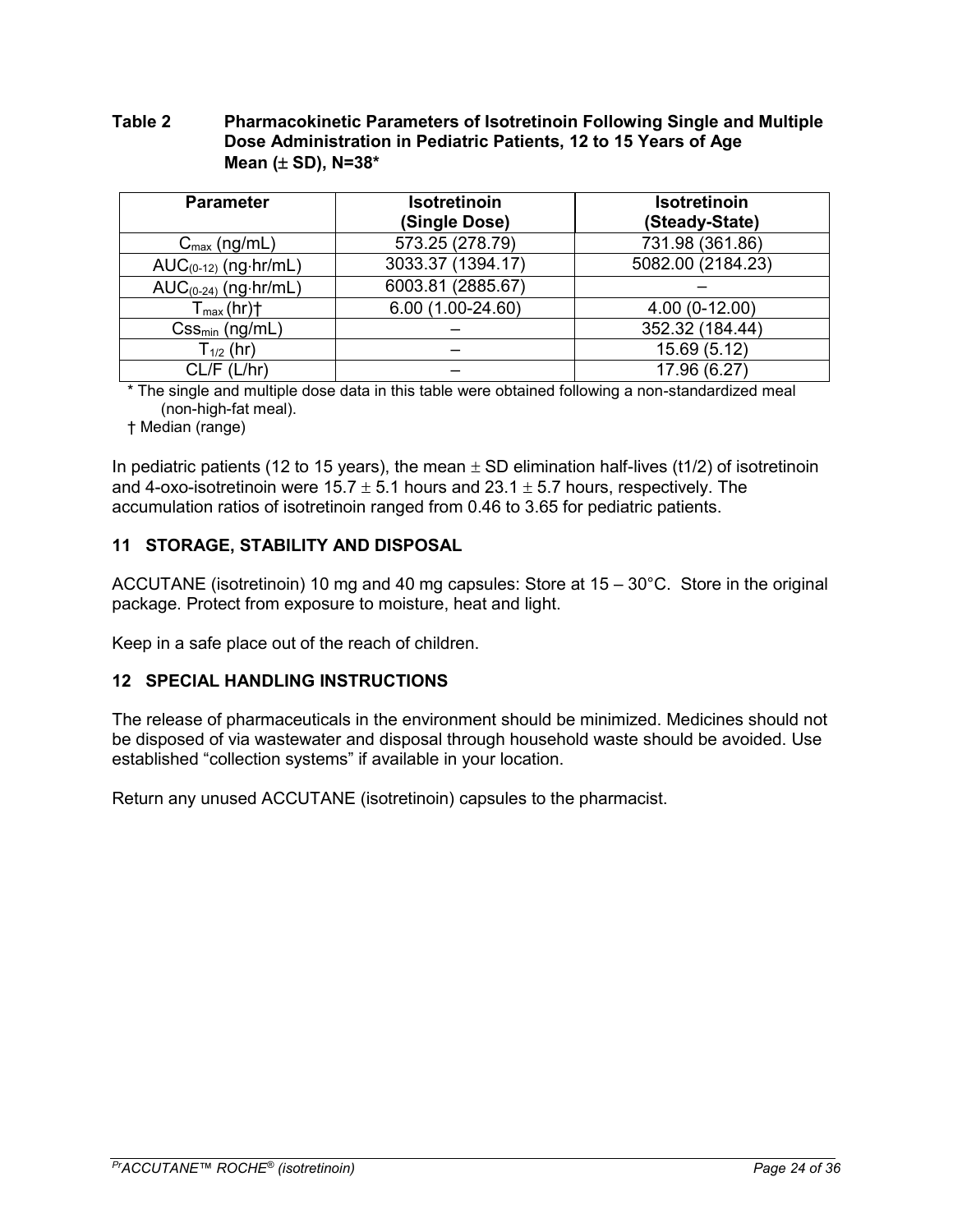# **PART II: SCIENTIFIC INFORMATION**

## <span id="page-24-1"></span><span id="page-24-0"></span>**13 PHARMACEUTICAL INFORMATION**

#### **Drug Substance**

| Proper Name:               | Isotretinoin                                                                                               |
|----------------------------|------------------------------------------------------------------------------------------------------------|
| <b>Chemical Name:</b>      | 3-7-dimethyl-9-(2,6,6-trimethyl-1-cyclo-hexen-1-yl)-2,4,6,8-nonatetraenoic<br>acid                         |
| <b>Molecular Formula:</b>  | $C_{20}H_{28}O_2$                                                                                          |
| Molecular Weight:          | 300.44                                                                                                     |
| <b>Structural Formula:</b> | CH <sub>3</sub><br>CH <sub>3</sub><br>CH <sub>3</sub><br>CH <sub>3</sub><br><b>COOH</b><br>CH <sub>3</sub> |
| <b>Dhugiachamical</b>      | Orange crystalline powder, insoluble in water; soluble in chloroform (10g /                                |

Physiochemical properties: 100 mL). Melting point approximately 175ºC; pKa approximately 4.

## <span id="page-24-2"></span>**14 CLINICAL TRIALS**

## <span id="page-24-3"></span>**14.1 Trial Design and Study Demographics**

<span id="page-24-4"></span>Not applicable.

## **14.2 Study Results**

<span id="page-24-5"></span>Not applicable.

## **14.3 Comparative Bioavailability Studies**

Not applicable.

## <span id="page-24-6"></span>**15 MICROBIOLOGY**

Not applicable.

## <span id="page-24-7"></span>**16 NON-CLINICAL TOXICOLOGY**

## **Acute Toxicity Studies**

| Animal | Route           | $LD_{50}$   | <b>Observation Period</b> |
|--------|-----------------|-------------|---------------------------|
| mouse  | วral            | 3,389 mg/kg | $- -$                     |
| mouse  | intraperitoneal | 904 mg/kg   | 10, 20 days               |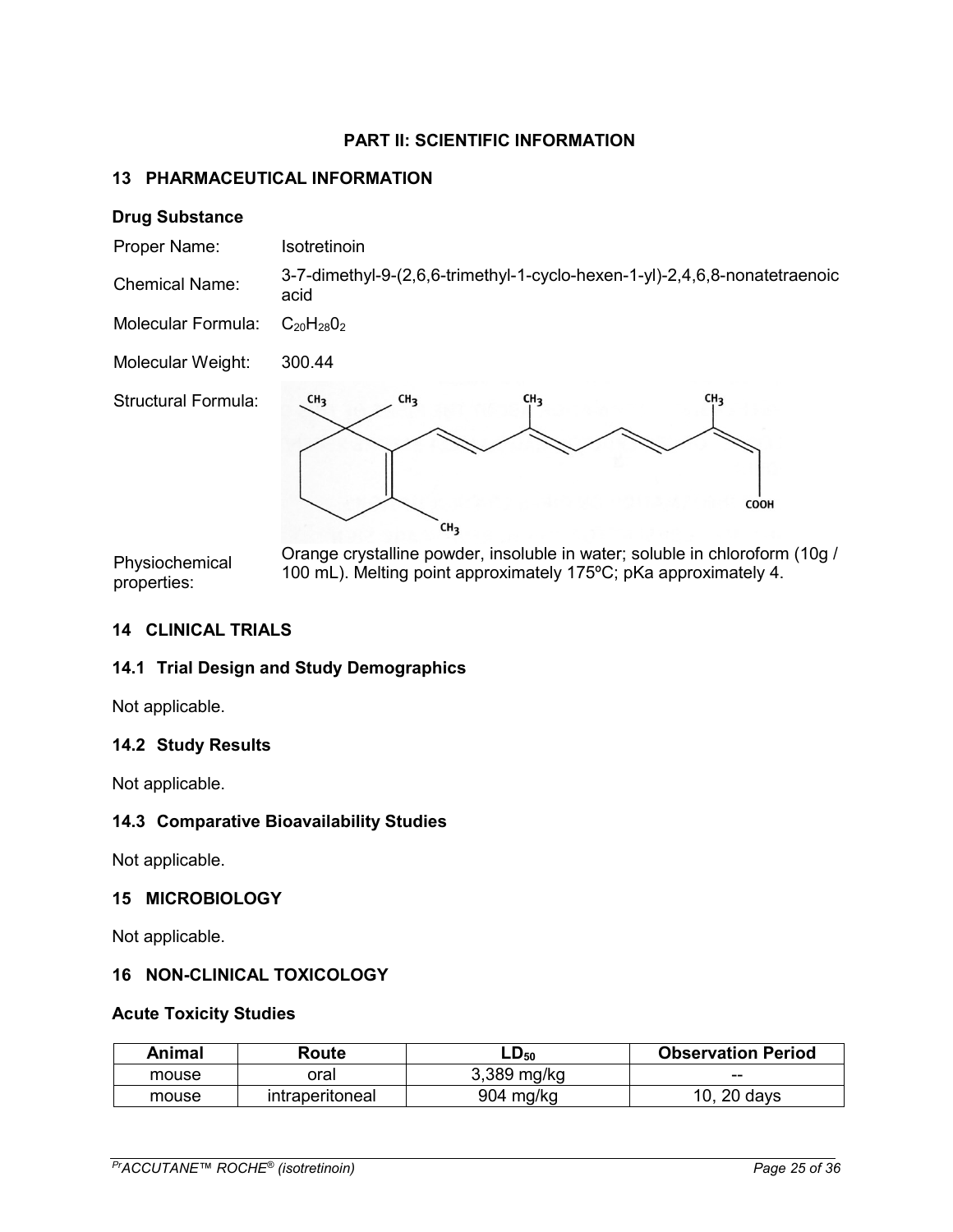| rat    | oral            | > 4,000 mg/kg          | 14 davs        |
|--------|-----------------|------------------------|----------------|
| rat    | intraperitoneal | 901<br>mg/kg           | 10.<br>20 days |
| rabbit | oral            | 1,960 mg/kg<br>approx. | 14 davs        |

(Signs and symptoms: sedation and respiratory depression)

Pyramiding doses of 4.8, 13.1, 41.2 and 79.8 mg/kg of isotretinoin were administered to dogs. All dogs survived. Diarrhea occurred in dogs treated with doses of 13.1 mg/kg or higher.

# **Long-Term Toxicity Studies**

## *55-week Oral Toxicity – Dog*

In a 55-week toxicity study conducted in beagle dogs (9/sex/group), isotretinoin was administered as a dietary admix at doses of 3, 20 or 120 mg/kg/day. Severe toxicity developed in the high-dose group and administration was stopped at the end of week 4. Isotretinoin was restarted in this group at the end of 12 weeks, but at a reduced dosage of 60 mg/kg/day. After 7 weeks, administration again had to be stopped for 6 weeks. Administration continued uninterrupted until week 30. Thereafter, the high-dose group was maintained on a cycle of 2 weeks no treatment followed by 6 weeks of treatment with 60 mg/kg/day.

In the high-dose group (60/120 mg/kg/day), the following toxic manifestations were observed: weight loss, skin lesions, visible blood in feces, ophthalmological changes (epiphora, superficial punctate corneal opacities in the subepithelial stroma, vascularization of the subepithelial corneal stroma and congestion or hyperemia of the palpebral and/or bulbar conjunctiva), decreases in hematocrit and hemoglobin, decreased mean serum glucose levels, slight alterations in mean serum transaminase activity, elevations in mean serum alkaline phosphatase activity, and qualitative albuminuria.

Most clinical signs of toxicity disappeared or diminished when isotretinoin was withdrawn and reappeared when treatment was reactivated. Pathological changes in the high-dose group included: increased incidence of focal gross lesions in the gastrointestinal tract, testicular atrophy with evidence of spermatogenic arrest, increased mean liver weight, microscopic evidence for edema and/or erythrophago-cytosis of the lymph nodes, encephalomalacia limited to single microscopic foci in the brain of two dogs, and degeneration of elastic fibre in four dogs.

Many of the clinical and pathological signs, except for weight loss and corneal opacities, seen in the high dosage group were also evident in the dogs treated with 20 mg/kg/day. However, a tendency towards a decreased frequency and a longer time to first appearance than in the high-dose group was noted.

The low dosage (3 mg/kg/day) was well tolerated, but microscopic changes in the lymph nodes were observed in the same number of dogs as was recorded for the mid-dose group.

## *Two-year Oral Toxicity – Rat*

Isotretinoin was administered to rats (80/sex/group) as a dietary admix for two years. All groups received 1 mg/kg/day for 13 weeks in order to avoid excessive bone fractures during the major period of growth. Thereafter, doses of 2, 8 and 32 mg/kg/day were administered. In the high-dose group, administration of drug was discontinued during weeks 29-41 and 67-73 due to long bone fracture.

All observed side effects of hypervitaminosis A syndrome were spontaneously reversible after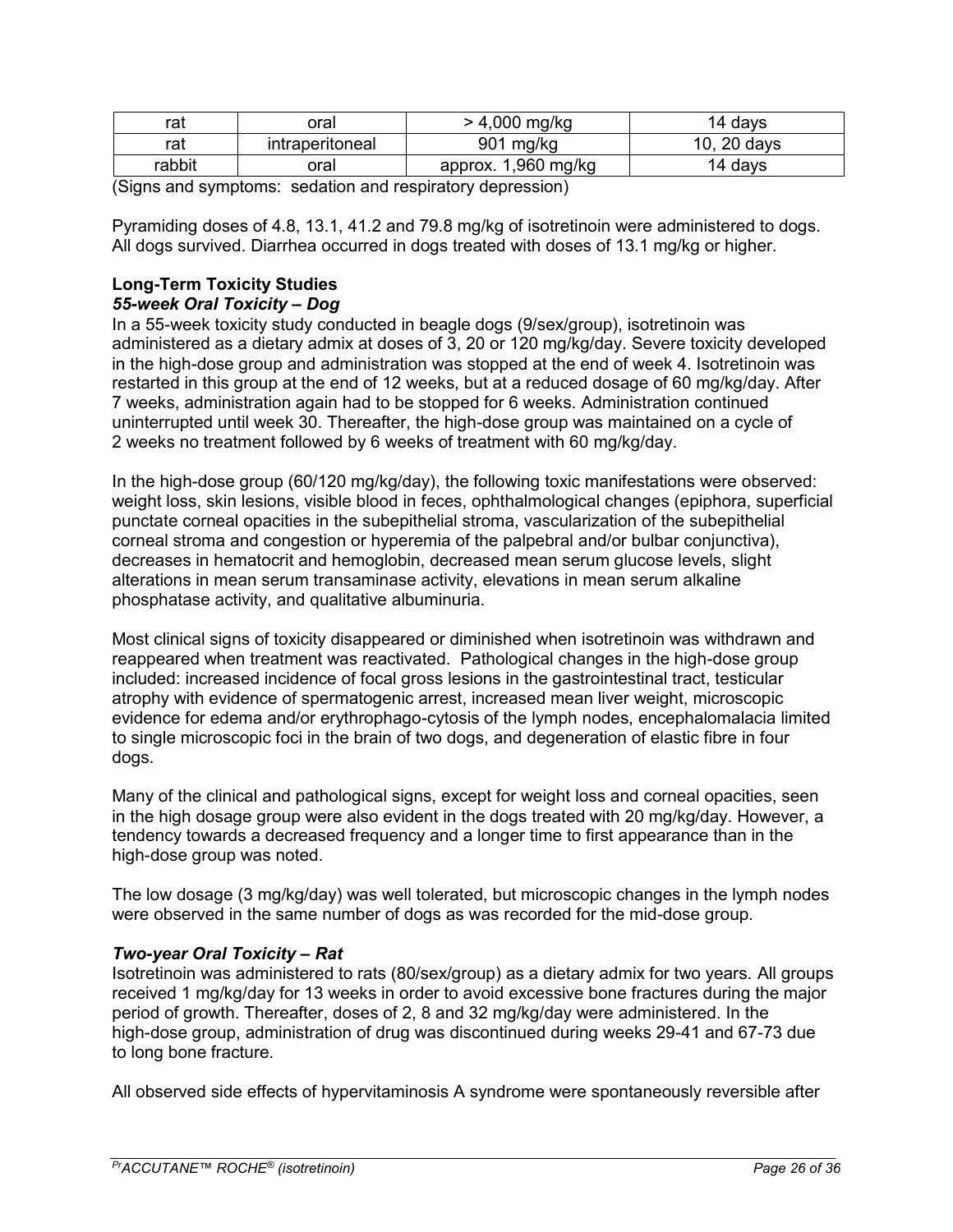withdrawal of isotretinoin. Even experimental animals in a poor general state had largely recovered within 1-2 weeks.

#### 32 mg/kg/day

Upon completion of the study, the following **clinical and laboratory findings** were observed in the high dose group: increased mortality, decreased body weight gain and food consumption; altered gait (related to possible long bone fracture); decreased hemoglobin and hematocrit; elevated serum alkaline phosphatase, serum triglycerides, serum phosphate, and serum urea nitrogen; exacerbated age- and sialodacryoadenitis (SDA) virus-related eye changes; skin lesions; some increased organ weights. The following **histopathological findings** were noted: reduplication of small bile ducts; focal fibrosis and focal chronic inflammation of the heart; focal dilation of renal tubules and focal chronic inflammation of the kidney; adrenal medullary lesions (hyperplasia and pheochromocytomas); arteritis; calcification of arteries; focal calcification in tissues; focal osteolysis of bone.

#### 8 mg/kg/day

When isotretinoin was administered to rats at 8 mg/kg/day as a dietary admix for two years, the **clinical and laboratory findings** were: increased mortality; decreased body weight gain; decreased hemoglobin and hematocrit; elevated serum alkaline phosphatase and serum triglycerides; exacerbated age- and SDA virus-related eye changes; skin lesions; some increased organ weights. The **histopathological findings** were: reduplication of small bile ducts; focal fibrosis and focal chronic inflammation in the heart; renal tubular dilation and focal chronic inflammation in the kidney; adrenal medullary lesions (hyperplasia and pheochromocytomas); arteritis; calcification of arteries; focal calcification in tissues; focal osteolysis of bone.

## 2 mg/kg/day

When isotretinoin was administered to rats at 2 mg/kg/day as a dietary admix for two years, the **clinical and laboratory findings** were: elevated serum alkaline phosphatase values, some increased organ weights. The **histopathological findings** were: reduplication of small bile ducts; increased focal chronic inflammation of the kidneys; arteritis; calcification of arteries; focal calcification in tissues.

Although an increased incidence of pheochromocytomas and adrenal medullary hyperplasia were observed at the high and mid doses, no increase was observed at the low dose. It is very likely that this increase in number of adrenal medullary proliferative lesions was mediated by an effect upon hormonal status in rats that were already hormonally abnormal because of their genetic origin and overfeeding, as well as other aspects of the environment of laboratory rats. Dose-related decreases in the incidence of liver adenomas and angiomas in male rats and leukemia in female rats were also noted.

## **Reproduction and Teratology Studies**

Like other Vitamin A derivatives, isotretinoin has been shown in animal experiments to be teratogenic and embryotoxic; however, there is a large species variation in the teratogenic effect. Rats have been reported to be less sensitive to the teratogenic effects of isotretinoin; whereas, humans have been reported to be the most sensitive. Differences in sensitivity are a result of interspecies differences in the pharmacokinetics and placental transfer of isotretinoin. The following table provides the low dose (mg/kg) reported to elicit teratogenesis in animal models.

| <b>Species</b> | Low dose to elicit teratogenic effect |
|----------------|---------------------------------------|
|----------------|---------------------------------------|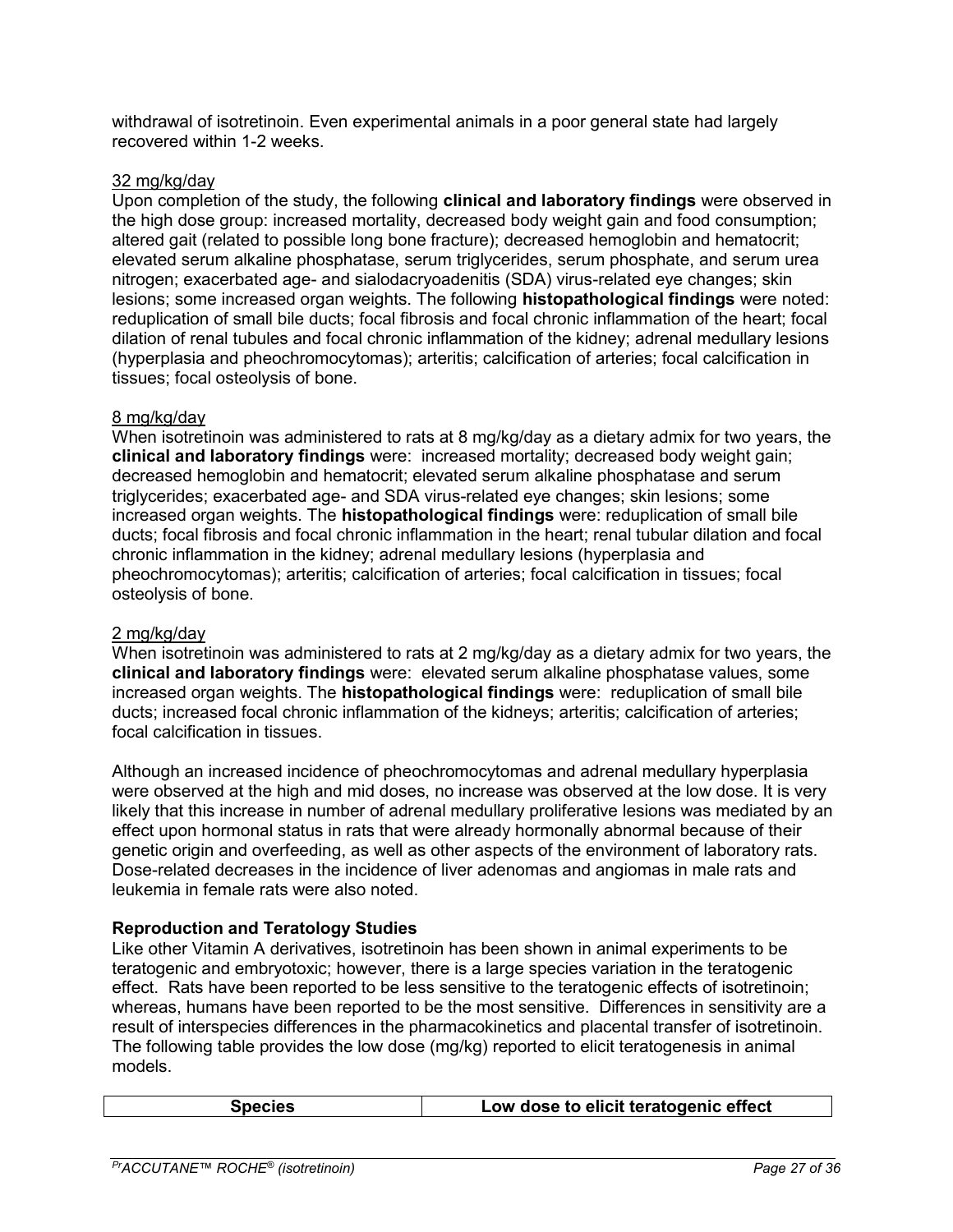| Mouse/rat | 75-150 mg/kg    |
|-----------|-----------------|
| Rabbit    | 10 mg/kg        |
| Monkey    | $2.5 - 5$ mg/kg |
| Human     | $0.4-1$ mg/kg   |

## *Fertility and General Reproductive Performance – Rat*

Isotretinoin at doses of 2, 8 or 32 mg/kg/day was administered orally to male rats for 63 days prior to mating and through the mating period and to females for 14 days prior to mating and through day 13 of gestation or day 21 of gestation or day 21 of lactation. No adverse effects on fertility and general reproductive performance were observed except for a slight reduction in the weight of weanlings in the high-dose group.

## *Teratology – Rat*

A teratology study was conducted in rats with 5, 15 or 50 mg/kg/day of isotretinoin administered orally on gestation days 7 through 15. Doses of up to 50 mg/kg/day of isotretinoin were found to be non-teratogenic. In an earlier study a dose of 150 mg/kg/day was observed to be teratogenic.

## *Teratology – Rabbit*

New Zealand white rabbits were administered isotretinoin at doses of 1, 3 or 10 mg/kg/day on days 7 through 18 of gestation. No teratogenic or embryotoxic effects were observed at 1 and 3 mg/kg/day. At 10 mg/kg/day, 9/13 does aborted and teratogenicity and embryotoxicity were observed in the remaining four litters.

#### *Perinatal and Postnatal Evaluation – Rat*

Rats were administered isotretinoin at doses of 5, 15 or 32 mg/kg/day orally from gestation day 14 through day 21 of lactation. Increased pup mortality, considered secondary to reduced maternal food intake, was noted in all treated groups and particularly in the high-dose group. Body weight development of pups was impaired significantly in the high-dose group. Similarly, this effect was considered due to a reduced food intake by the dams.

#### *Mutagenicity Testing*

Isotretinoin was non-mutagenic in the Ames Test at concentrations up to 2 mg per plate in the absence or presence of metabolic activation. Isotretinoin has not been shown to be mutagenic or carcinogenic in *in vitro* or *in vivo* animal tests, respectively.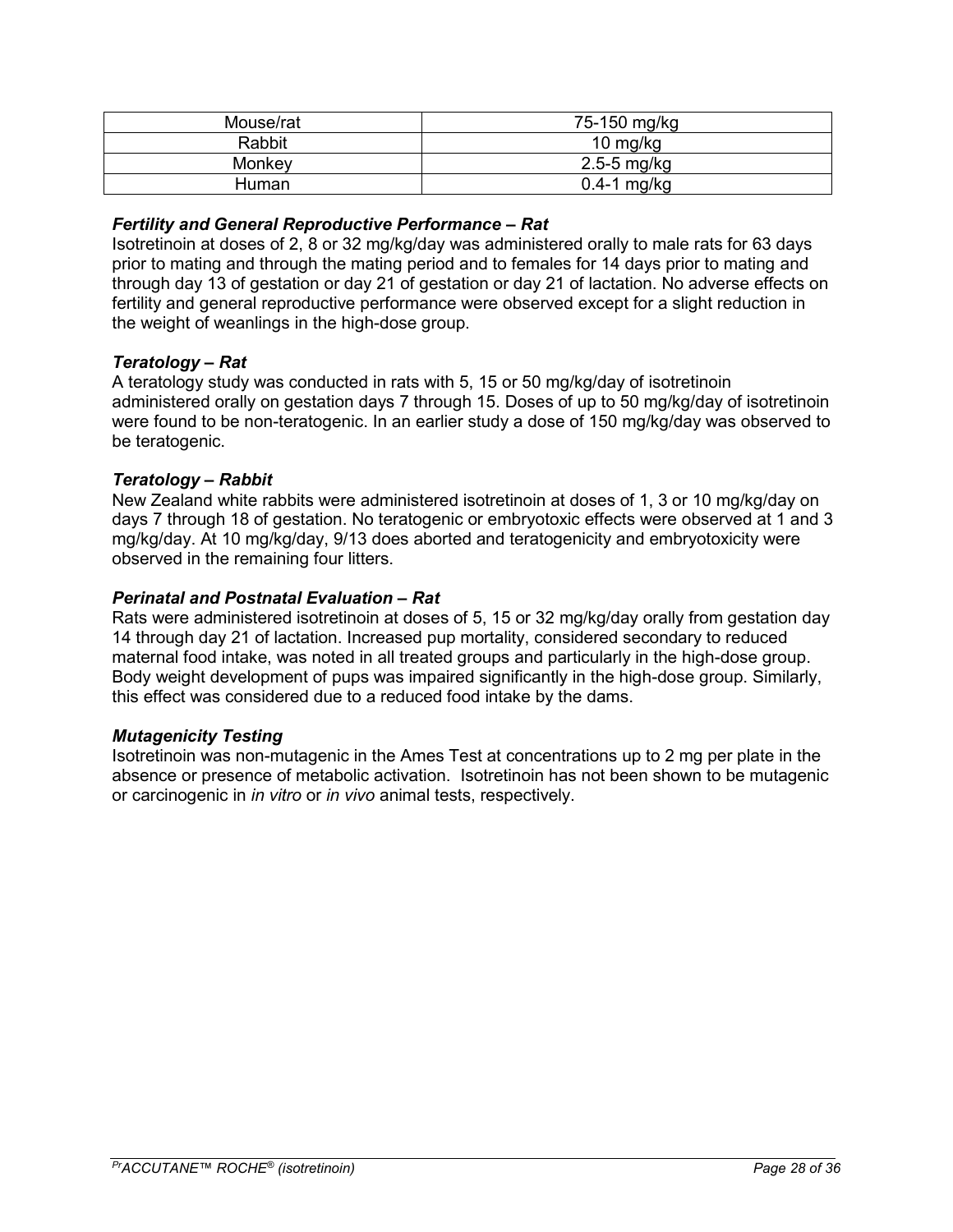# <span id="page-28-0"></span>**READ THIS FOR SAFE AND EFFECTIVE USE OF YOUR MEDICINE PATIENT MEDICATION INFORMATION**

## **PrACCUTANE™ ROCHE® isotretinoin**

Read this carefully before you start taking **ACCUTANE** and each time you get a refill. This leaflet is a summary and will not tell you everything about this drug. Talk to your healthcare professional about your medical condition and treatment and ask if there is any new information about **ACCUTANE**.

## **Serious Warnings and Precautions**

All patients must sign the informed consent form prior to starting therapy.

# **All Females**:

**Birth defects**

 ACCUTANE can cause birth defects (deformed babies). It can also cause miscarriage, premature birth, or death of the baby. Adequate birth control measures are required when taking ACCUTANE (see *"What are the important warnings for females taking ACCUTANE?*")

# **All Patients**:

## **Mental health problems and suicide**

• Some patients, while taking ACCUTANE or soon after stopping ACCUTANE, have become depressed or developed other serious mental health problems. Signs of these problems include feelings of sadness, irritability, unusual tiredness, trouble concentrating, and loss of appetite. Some patients taking ACCUTANE have had thoughts about ending their own lives (suicidal thoughts), tried to end their own lives, and some people have ended their own lives. There were reports that some of these people did not appear depressed. There have been reports of patients on ACCUTANE becoming aggressive or violent.

## **Neurologic (brain) problems**

• Some patients have experienced benign intracranial hypertension while taking ACCUTANE. This can happen if you take ACCUTANE with certain antibiotics (tetracyclines). If you experience headaches, nausea, vomiting and visual disturbances talk to your doctor immediately.

**For other possible serious side effects of ACCUTANE, see the** *"Serious Side Effects and What to do About Them"* **table.**

## **What is ACCUTANE used for?**

ACCUTANE is used to treat severe acne (nodular and or inflammatory acne). It is used when the acne cannot be cleared up by other treatments, including antibiotics.

ACCUTANE can cause serious side effects. Before starting ACCUTANE, discuss with your doctor how bad your acne is, the possible benefits of ACCUTANE, and its possible side effects, to decide if ACCUTANE is right for you. Your doctor will ask you to read and sign a form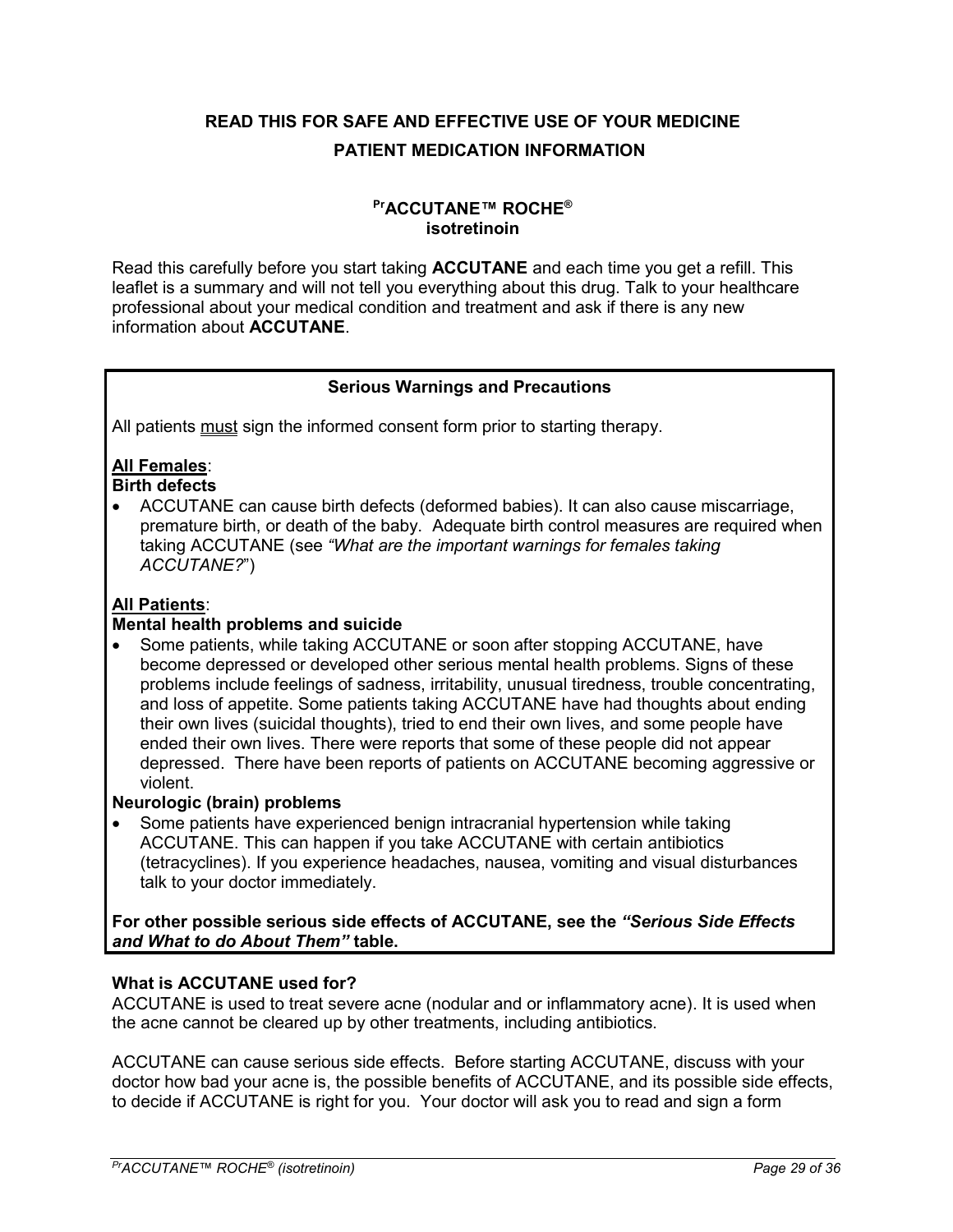indicating you understand some of the serious risks of ACCUTANE.

## **How does ACCUTANE work?**

- The way ACCUTANE works is not known. It is thought to reduce sebum, an oily substance that is produced by small glands in the skin, called sebaceous glands. This may reduce bacteria and improve the acne.
- ACCUTANE contains the active ingredient isotretinoin. This is a vitamin A derivative, belonging to the retinoid class of medicines. Retinoids are normally used to treat skin problems.
- During the first few weeks of treatment, your acne may seem to get worse. Redness and itching of the affected skin are common initial effects. These should disappear as you continue to take ACCUTANE. Most often, the first signs of healing occur after two to three weeks of treatment. It may take one to two months before beneficial effects are seen. Most patients with severe acne see a noticeable improvement after one or two courses of treatment with ACCUTANE.

#### **What are the ingredients in ACCUTANE?**

Medicinal ingredients: isotretinoin

Non-medicinal ingredients: ACCUTANE 10 mg capsules: Beeswax, Black Iron Oxide, Gelatin, Glycerol, Hydrogenated Hydrolysed Starch, Hydrogenated Soybean Oil, Mannitol, Partially Hydrogenated Soybean Oil, Propylene Glycol, Red Iron Oxide, Shellac, Sorbitol, Soybean Oil, Titanium Dioxide

# ACCUTANE 40 mg capsules:

Beeswax, Black Iron Oxide, Gelatin, Glycerol, Hydrogenated Soybean Oil, Methylparaben, Partially Hydrogenated Soybean Oil, Propylene Glycol, Propylparaben, Quinoline Yellow WS, Shellac, Soybean Oil , Sunset Yellow FCF, Titanium Dioxide

## **ACCUTANE comes in the following dosage forms:**

ACCUTANE capsules 10 mg and 40 mg are available in blister packages of 30 capsules.

## **Do not use ACCUTANE under these conditions:**

- Do not use ACCUTANE if pregnant
- Do not get pregnant while taking ACCUTANE and stop taking immediately if you do get pregnant (*see Serious Warnings and Precautions Box*).
- Do not breastfeed while taking ACCUTANE and for 1 month after stopping ACCUTANE. ACCUTANE may pass through your milk and harm the baby.
- Do not take Vitamin A supplements. Vitamin A in high doses has many of the same side effects as ACCUTANE. Taking both together may increase your chance of getting side effects.
- Do not take ACCUTANE if you have liver or kidney disease.
- Do not take ACCUTANE if you have high blood fat (lipid) levels.
- Do not take ACCUTANE if you are sensitive to retinoids, or hydrogenated soybean oil, parabens, partially hydrogenated soybean oil, soybean oil, or any other non-medicinal ingredient listed under: "*What are the ingredients in ACCUTANE?"*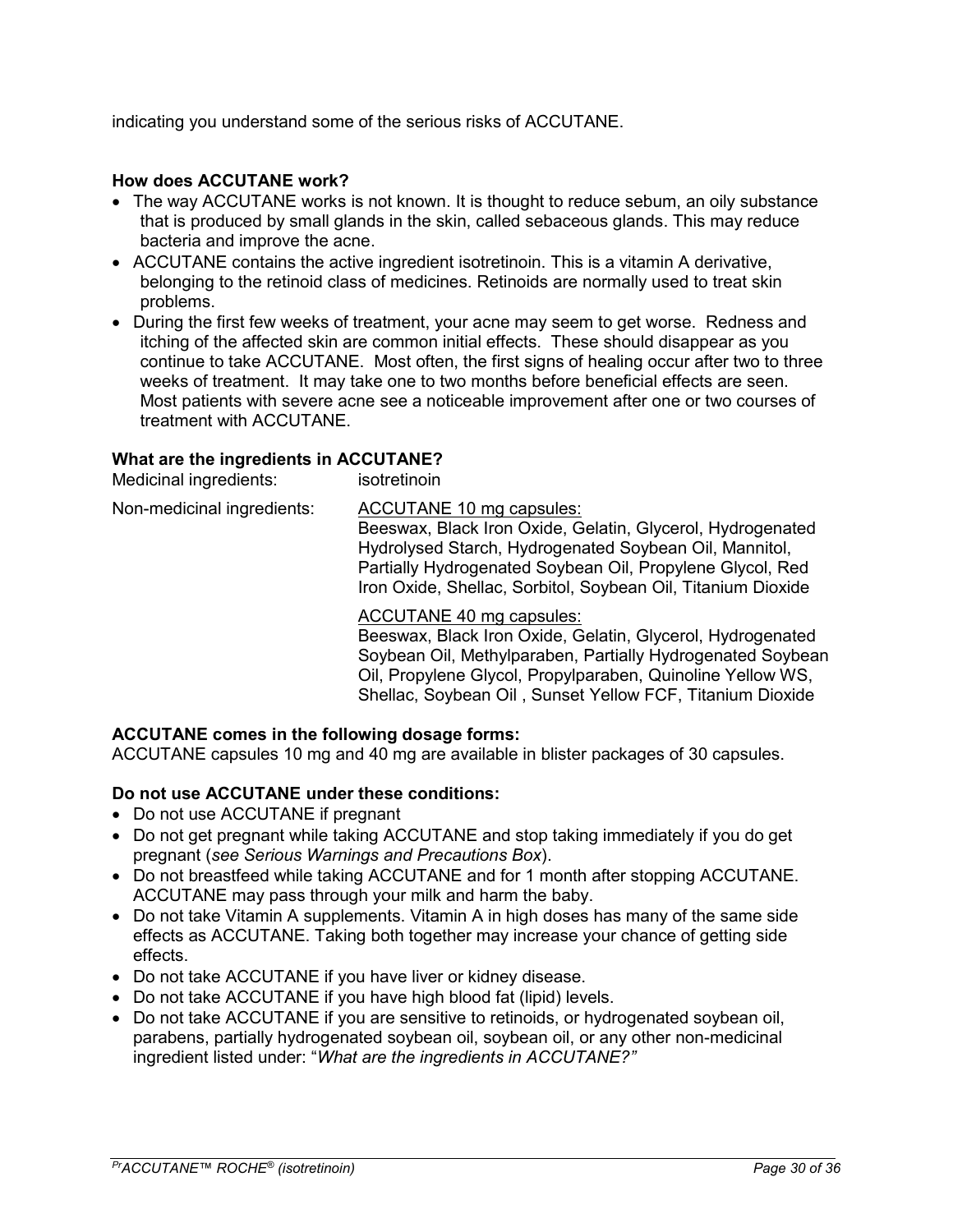## **To help avoid side effects and ensure proper use, talk to your healthcare professional before you take ACCUTANE. Talk about any health conditions or problems you may have, including if:**

- you or someone in your family has ever had any mental illness, including depression, suicidal behaviour, or psychosis. Psychosis means a loss of contact with reality, such as hearing voices or seeing things that are not there. Also, you should tell your doctor if you are taking medicines for any of these problems.
- vou or someone in your family have liver disease, kidney disease, heart disease or high cholesterol or, diabetes or asthma.
- you have had any bone disorders or anorexia (an eating disorder that causes abnormally low body weight).
- you or someone in your family have a history of alcoholism.
- you plan vigorous physical activity during treatment with ACCUTANE.
- you have any food or drug allergies.
- $\bullet$

## **Other warnings you should know about:**

#### Important warnings for females taking ACCUTANE

- Do not take ACCUTANE if you are pregnant.
- If you become pregnant, stop taking ACCUTANE and contact your doctor immediately.
- ACCUTANE can cause deformed babies. There is an extremely high risk that your baby will be deformed if you are pregnant while taking ACCUTANE. This risk exists even if ACCUTANE is taken for a short time. If you are a female of childbearing potential, your physician should have discussed this risk with you, and explained how to avoid becoming pregnant while taking ACCUTANE.
- You must avoid becoming pregnant while you are taking ACCUTANE and for at least one month after you stop taking ACCUTANE.
- You must discuss effective birth control with your doctor before beginning ACCUTANE treatment, and you must use effective birth control:
	- o For at least one month before you start ACCUTANE;
	- o While you are taking ACCUTANE; and
	- o For at least one month after you stop taking ACCUTANE;

Keep in mind that any method of birth control can fail.

- It is recommended that you either abstain from sexual intercourse or use two reliable methods of birth control at the same time, even if you have a history of infertility or are not sexually active.
- Do not take ACCUTANE until you are sure that you are not pregnant.
- You must have two negative pregnancy tests before you start ACCUTANE, one of them must be done in a lab, before you start ACCUTANE. You will need to take a test every month while on the drug and one month after you stop taking ACCUTANE. If your menstrual period is abnormal in length and intensity, first contact your doctor (see the ACCUTANE PREGNANCY PREVENTION PROGRAM).
- You must wait until the second or third day of your next normal menstrual period before you start ACCUTANE.
- Stop taking ACCUTANE and contact your doctor immediately if you do become pregnant while taking ACCUTANE or during the first month after treatment has stopped, if you miss your period, or if you have sexual intercourse without using effective birth control. You should discuss with your doctor the serious risk of your baby having severe birth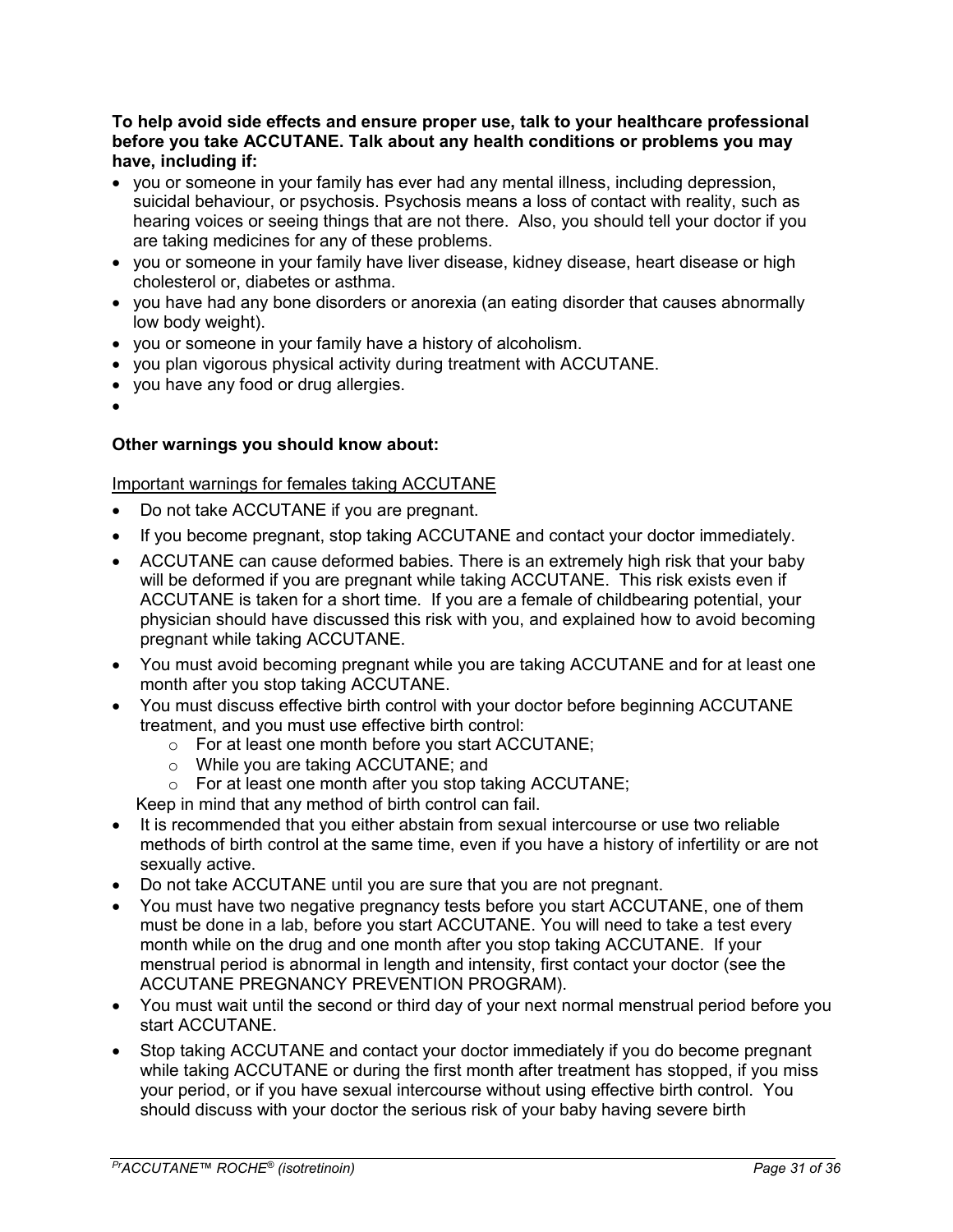deformities because you are taking or have taken ACCUTANE. You should also discuss the desirability of continuing with your pregnancy.

Do not breast feed while taking ACCUTANE.

## **You should have been counselled using the manufacturer's PREGNANCY PREVENTION PROGRAM® which includes:**

- Comprehensive information about the risks of this drug
- A line drawing of a deformed baby
- A checklist of criteria you had to meet before receiving this drug
- Detailed information on birth control options
- A chart: "ACCUTANE PREGNANCY PREVENTION PROGRAM"
- An informed consent for you to review and sign. A copy of this form should be given to you by your doctor.

Please note that the manufacturer of ACCUTANE provides confidential contraception counselling (from a healthcare professional). For more information, please contact Hoffmann-La Roche Limited.

If you were not counselled using the PREGNANCY PREVENTION PROGRAM®, please contact your doctor for more information**.**



All patients should read the rest of this Patient Medication Information.

Do not take ACCUTANE unless you completely understand its possible risks and are willing to follow all of the instructions in this Patient Medication Information.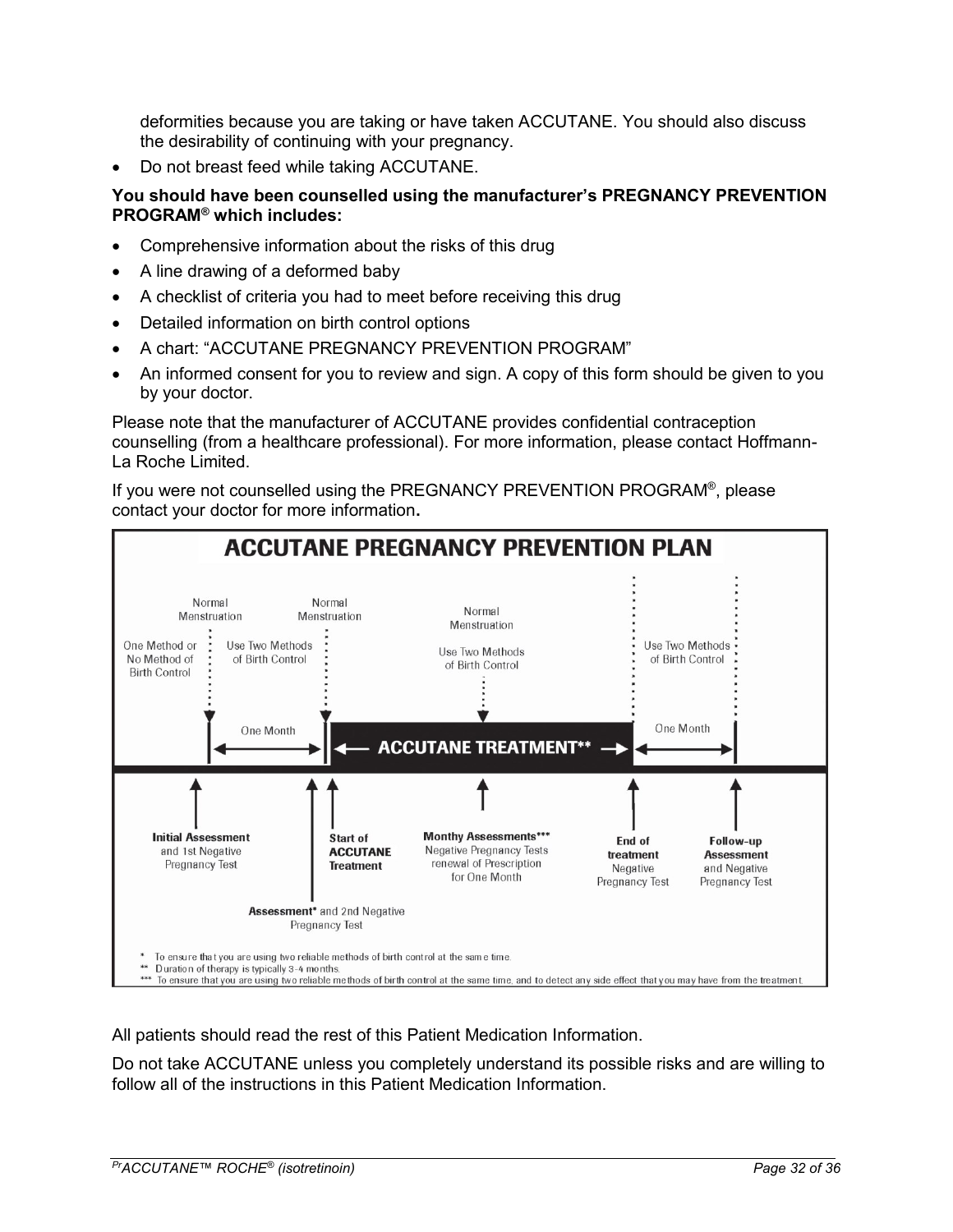**Tell your healthcare professional about all the medicines you take, including any drugs, vitamins, minerals, natural supplements or alternative medicines.**

## **The following may interact with ACCUTANE:**

- Low-dose contraceptives (birth control pills). Low dose birth control pills may not work while you are taking ACCUTANE.
- Antibiotics (such as tetracyclines),
- Corticosteroids,
- Phenytoin
- Vitamin Supplements including Vitamin A
- St. John's Wort.

## **What you should avoid while taking ACCUTANE:**

- Do not give blood while you take ACCUTANE and for 1 month after stopping ACCUTANE. If someone who is pregnant gets your donated blood, the baby may be exposed to ACCUTANE and may be born with birth defects.
- Do not have cosmetic procedures to smooth your skin, such as waxing, dermabrasion, or laser procedures, while you are using ACCUTANE and for at least 6 months after you stop. ACCUTANE can increase your chance of scarring or inflammation of the skin from these procedures. Check with your doctor for advice about when you can have cosmetic procedures.
- Avoid the use of artificial ultraviolet lights such as the ones used in tanning machines and protect yourself from excessive sunlight. ACCUTANE may make your skin more sensitive to ultraviolet (UV) light. When necessary, sunscreen with a high protection factor of at least SPF 15 should be used
- Avoid the use of exfoliative anti-acne agents.

## **How to take ACCUTANE:**

If you are of childbearing age, your doctor will limit your ACCUTANE prescription to 30 days, so that continued treatment will require a new prescription. Be sure to have your new prescription filled at your pharmacy within 7 days after seeing your doctor.

Do not share ACCUTANE with other people. It can cause serious health problems. Take ACCUTANE with food or just after a meal.

#### **Usual dose:**

- Read your prescription label carefully and be sure to take the exact amount of medicine prescribed by your doctor. Your doctor may change your prescribed dose from time to time, therefore, it is important that you check the label each time you fill your ACCUTANE prescription. If you have any questions, call your doctor.
- Be sure to return to your doctor as scheduled. It is important for your doctor to see you regularly, every month, when you are taking ACCUTANE. Blood tests and other tests allow your doctor to check your response to ACCUTANE. Discuss your progress and any concerns with your doctor.

## **Overdose:**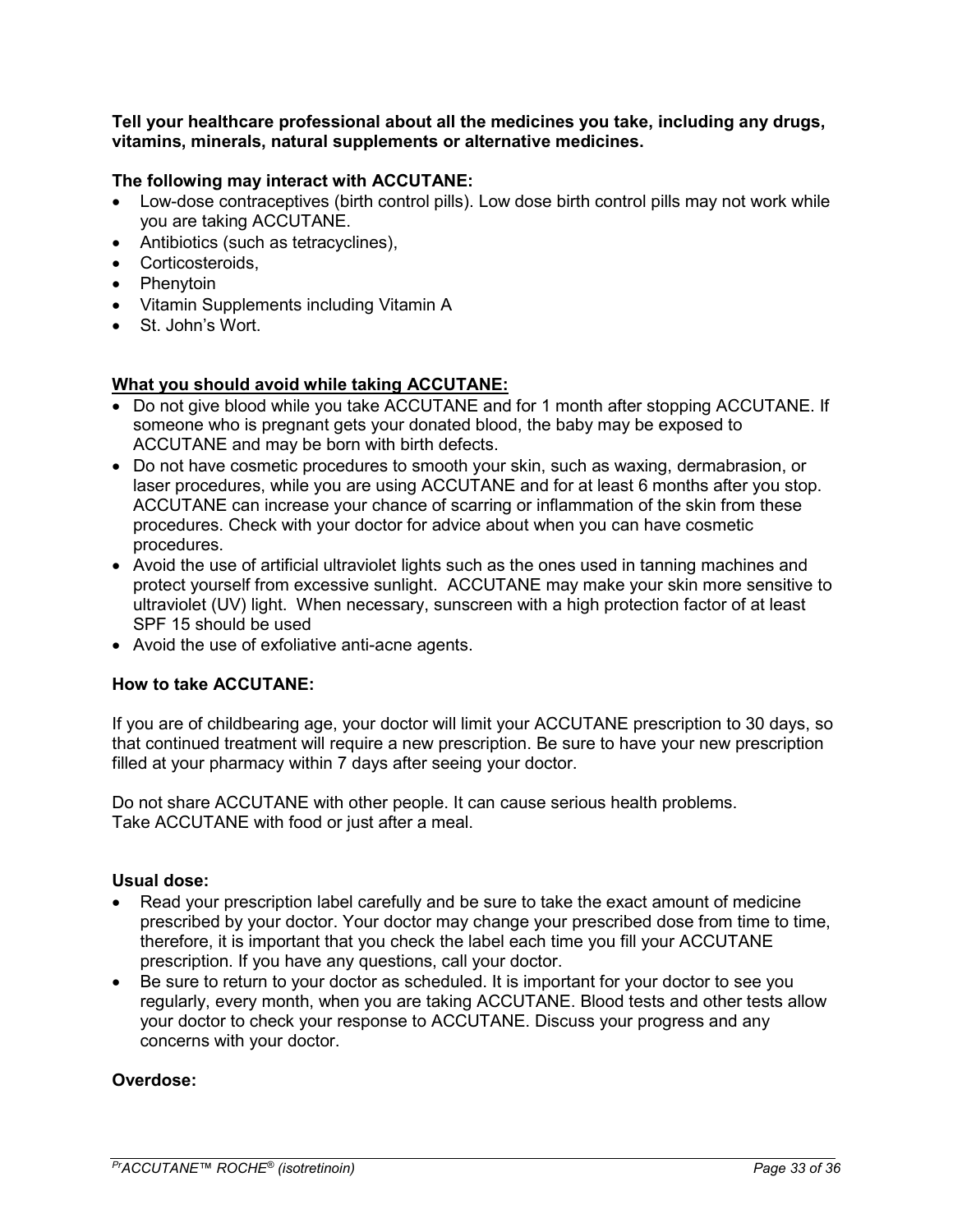If you think you have taken too much ACCUTANE, contact your healthcare professional, hospital emergency department or regional poison control centre immediately, even if there are no symptoms.

#### **Missed Dose:**

If you forget to take a dose of ACCUTANE it may be taken later the same day, but, do not take more ACCUTANE in one day than your doctor has prescribed. Do not double dose.

#### **What are possible side effects from using ACCUTANE?**

These are not all the possible side effects you may feel when taking ACCUTANE. If you experience any side effects not listed here, contact your healthcare professional.

Some of the most common side effects are:

- dryness of the skin, lips, mouth, and lining of the nose. It is recommended that you use a skin-moisturizing ointment or cream and a lip balm from the start of treatment of ACCUTANE.
- facial or body rash, flaking of the skin, itching, peeling of the palms and soles,
- increased sensitivity to the sun, sunburn,
- inflammation of the lips.
- mild nose bleed.
- bleeding and inflammation of the gums,
- easily injured skin and increased fatigue,
- redness, dryness, or irritation of the eyes.

If you wear contact lenses, you may find them uncomfortable during treatment because ACCUTANE may cause dry eyes. This may continue after treatment has stopped. Dry eyes can be helped by applying a lubricating eye ointment or tear replacement therapy.

In some patients variable amounts of hair loss have occurred. In rare cases, this hair loss persisted after treatment was completed.

| Serious side effects and what to do about them                                                            |                   |                                            |                             |
|-----------------------------------------------------------------------------------------------------------|-------------------|--------------------------------------------|-----------------------------|
| Symptom / effect                                                                                          |                   | Talk to your<br>healthcare<br>professional | Stop taking<br>drug and get |
|                                                                                                           | Only if<br>severe | In all<br>cases                            | immediate<br>medical help   |
| Mental health problems such as depression or<br>psychosis (a severe mental disturbance)                   |                   |                                            |                             |
| changes in your mood such as becoming depressed,<br>feeling sad, or having crying spells                  |                   |                                            |                             |
| losing interest in your usual activities<br>changes in your normal sleep patterns                         |                   |                                            |                             |
| becoming more irritable or aggressive than usual (for<br>example, temper outbursts, thoughts of violence) |                   |                                            |                             |
| losing your appetite, becoming unusually tired                                                            |                   |                                            |                             |
| having trouble concentrating<br>withdrawing from family and friends                                       |                   |                                            |                             |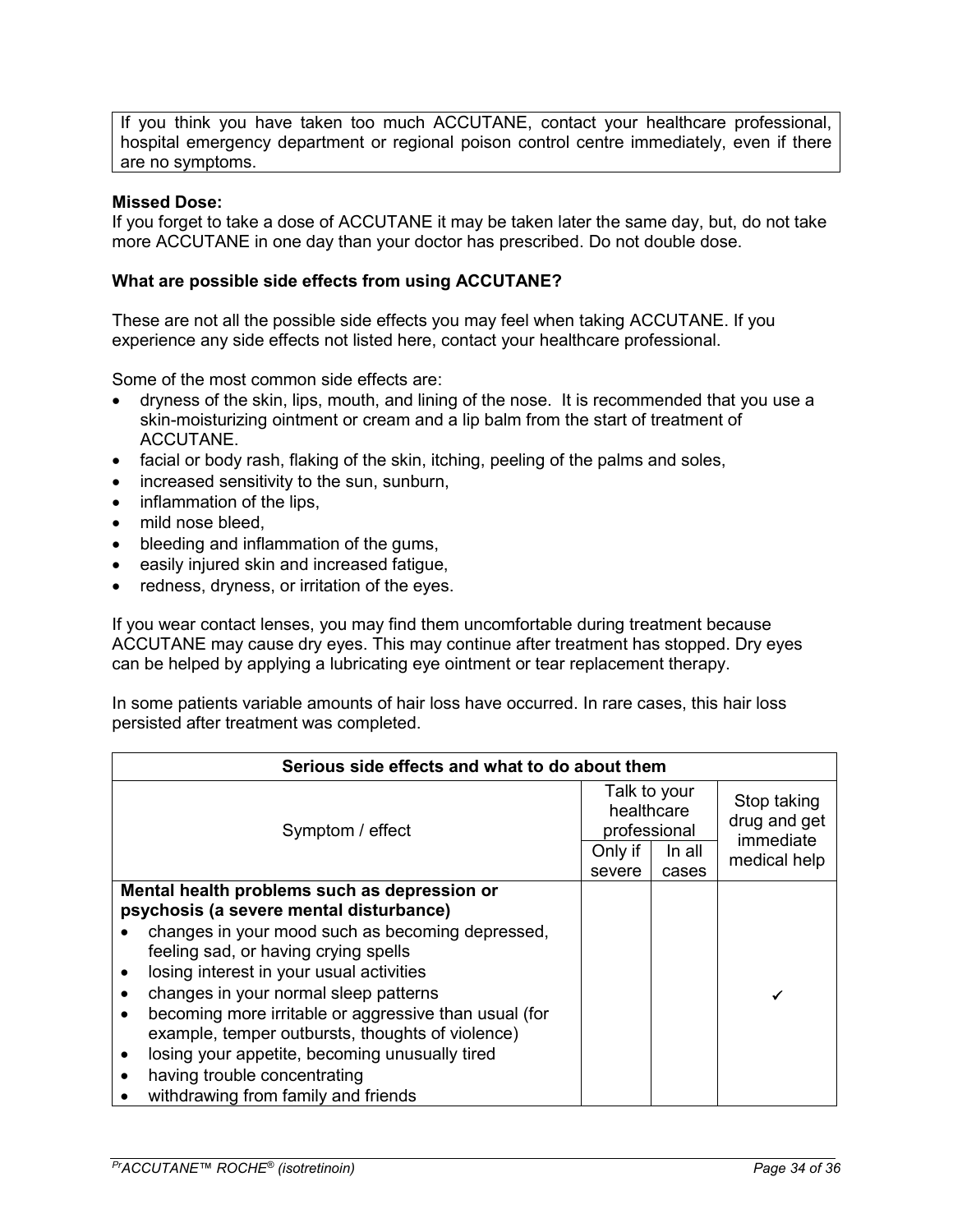| having thoughts about taking your own life (suicidal<br>thoughts)                                                                                                                                                                                     |   |
|-------------------------------------------------------------------------------------------------------------------------------------------------------------------------------------------------------------------------------------------------------|---|
| Your doctor may recommend a consultation with a<br>specialist if you become depressed or experience these<br>changes in mood.                                                                                                                         |   |
| Inflammation of the liver, pancreas or intestine (bowel)<br>severe stomach pain, diarrhea, rectal bleeding;<br>yellowing of the skin or eyes and/or dark urine.                                                                                       |   |
| <b>Bone and Muscle Changes</b>                                                                                                                                                                                                                        |   |
| aches or pains in bones or joints, back pain, or difficulty<br>in moving, muscle pain, especially after vigorous<br>exercise                                                                                                                          |   |
| muscle weakness with or without pain can be a sign of<br>٠<br>serious muscle damage                                                                                                                                                                   | ✔ |
| Tell a healthcare provider you are taking ACCUTANE if you<br>break a bone.                                                                                                                                                                            |   |
| <b>Hyper-sensitivity (allergic) reactions</b>                                                                                                                                                                                                         |   |
| hives, swollen face or mouth, trouble breathing, fever,<br>rash, red patches, bruises                                                                                                                                                                 | ✔ |
|                                                                                                                                                                                                                                                       |   |
| Increased pressure in the brain<br>bad headaches, blurred vision, dizziness, nausea,<br>vomiting, seizures (convulsions) and stroke.                                                                                                                  |   |
| <b>Hearing and vision differences</b>                                                                                                                                                                                                                 |   |
| changes in your hearing or ringing in your ears<br>changes in your vision especially at night, decreased<br>$\bullet$<br>night vision may occur suddenly in some patients (take<br>caution when driving at night), persistent feelings of dry<br>eyes | ✓ |
| <b>Heart problems</b>                                                                                                                                                                                                                                 |   |
| chest pain, palpitations, vascular thrombotic disease,<br>stroke, leg swelling, seizures (convulsions), slurred<br>speech, problems moving or any other serious unusual<br>problems.                                                                  | ✓ |
| Pregnancy issues during or after treatment                                                                                                                                                                                                            |   |
| Birth defects, miscarriage, premature birth or death of<br>baby.                                                                                                                                                                                      |   |
| Do not take Accutane if you are pregnant.<br>Problems with blood sugar levels                                                                                                                                                                         |   |
| fainting, become very thirsty, urinating a lot, feeling<br>weak.                                                                                                                                                                                      |   |
| Serious Skin Reactions such as erythema multiforme                                                                                                                                                                                                    |   |
| (EM), Stevens-Johnson Syndrome (SJS) and toxic                                                                                                                                                                                                        |   |
| epidermal necrolysis (TEN)                                                                                                                                                                                                                            |   |
| blisters, peeling skin, severe red/purple rash, fever,<br>conjunctivitis (red or inflamed eyes)                                                                                                                                                       |   |
| multiple lesions and sores, particularly in your mouth,                                                                                                                                                                                               |   |